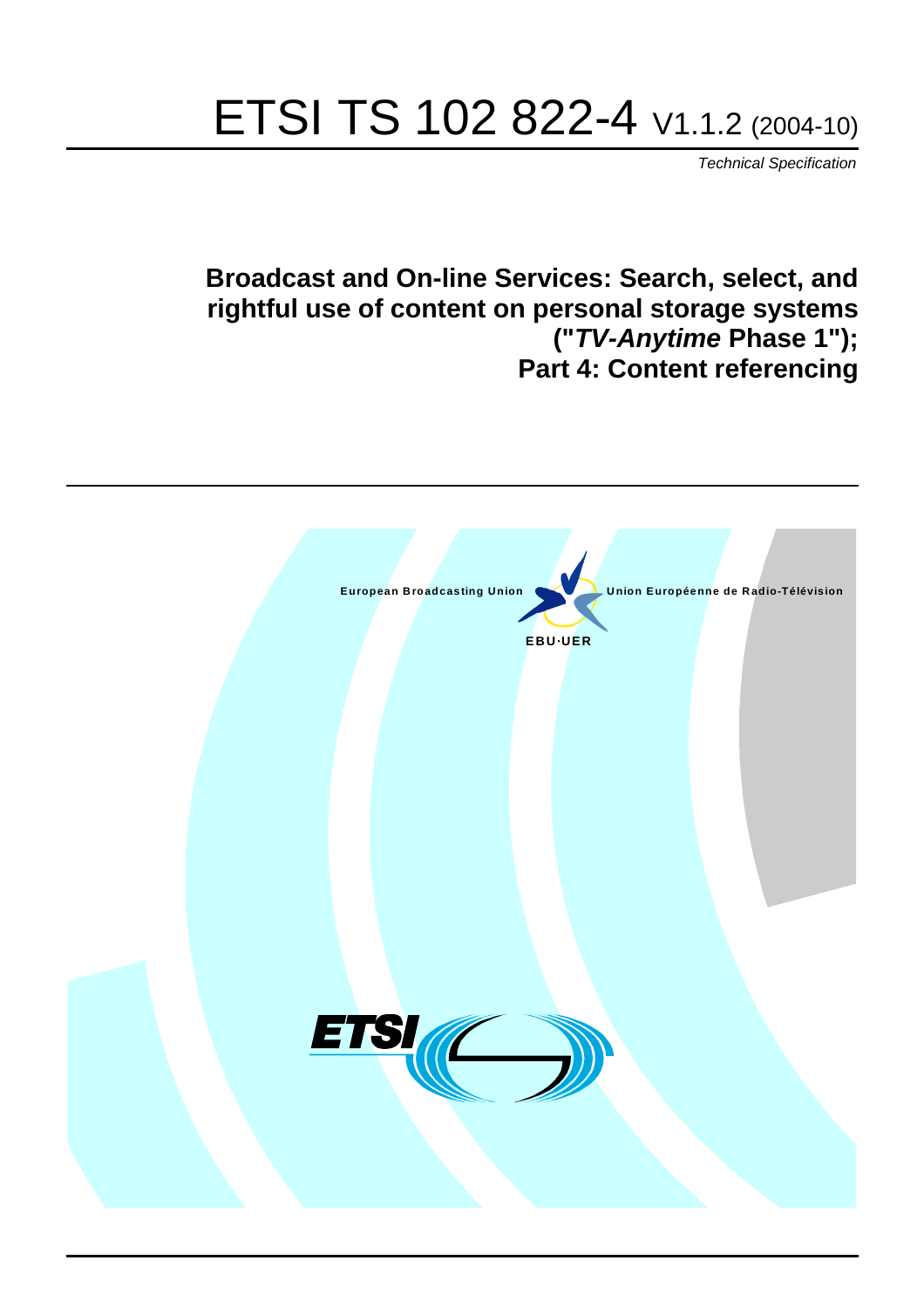Reference

RTS/JTC-TVA-PH1-09

Keywords

broadcasting, content, TV, video

#### **ETSI**

#### 650 Route des Lucioles F-06921 Sophia Antipolis Cedex - FRANCE

Tel.: +33 4 92 94 42 00 Fax: +33 4 93 65 47 16

Siret N° 348 623 562 00017 - NAF 742 C Association à but non lucratif enregistrée à la Sous-Préfecture de Grasse (06) N° 7803/88

#### **Important notice**

Individual copies of the present document can be downloaded from: [http://www.etsi.org](http://www.etsi.org/)

The present document may be made available in more than one electronic version or in print. In any case of existing or perceived difference in contents between such versions, the reference version is the Portable Document Format (PDF). In case of dispute, the reference shall be the printing on ETSI printers of the PDF version kept on a specific network drive within ETSI Secretariat.

Users of the present document should be aware that the document may be subject to revision or change of status. Information on the current status of this and other ETSI documents is available at <http://portal.etsi.org/tb/status/status.asp>

If you find errors in the present document, please send your comment to one of the following services: [http://portal.etsi.org/chaircor/ETSI\\_support.asp](http://portal.etsi.org/chaircor/ETSI_support.asp)

#### **Copyright Notification**

No part may be reproduced except as authorized by written permission. The copyright and the foregoing restriction extend to reproduction in all media.

> © European Telecommunications Standards Institute 2004. © European Broadcasting Union 2004. All rights reserved.

**DECT**TM, **PLUGTESTS**TM and **UMTS**TM are Trade Marks of ETSI registered for the benefit of its Members. **TIPHON**TM and the **TIPHON logo** are Trade Marks currently being registered by ETSI for the benefit of its Members. **3GPP**TM is a Trade Mark of ETSI registered for the benefit of its Members and of the 3GPP Organizational Partners.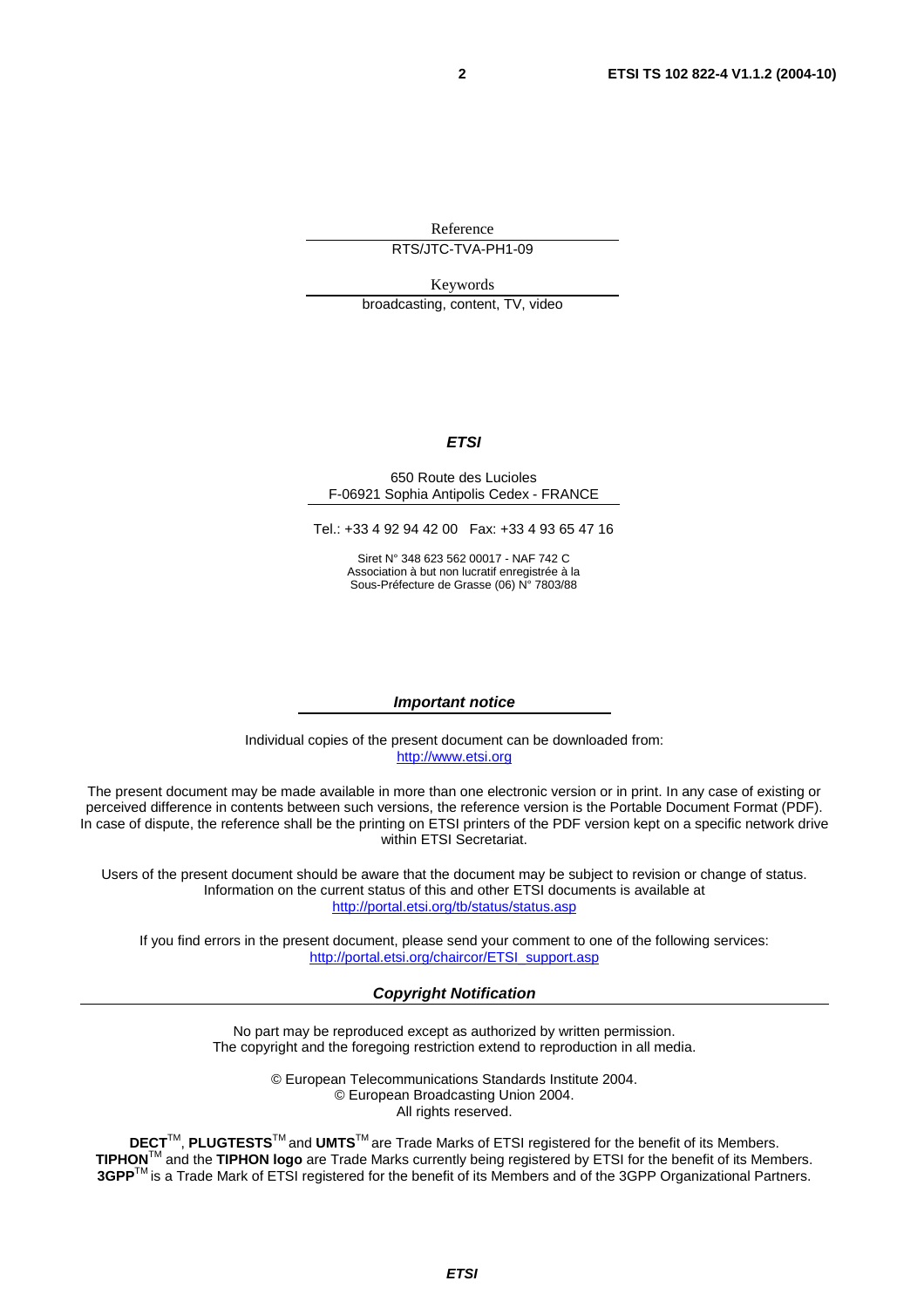# Contents

| 1                                                                                                                                                                                                                    |                             |  |
|----------------------------------------------------------------------------------------------------------------------------------------------------------------------------------------------------------------------|-----------------------------|--|
| 2                                                                                                                                                                                                                    |                             |  |
| 3<br>3.1<br>3.2<br>3.3                                                                                                                                                                                               |                             |  |
| $\overline{4}$                                                                                                                                                                                                       |                             |  |
| 5                                                                                                                                                                                                                    |                             |  |
| 6                                                                                                                                                                                                                    |                             |  |
| 7                                                                                                                                                                                                                    |                             |  |
| 8                                                                                                                                                                                                                    |                             |  |
| 9                                                                                                                                                                                                                    |                             |  |
| 10                                                                                                                                                                                                                   |                             |  |
| 11<br>11.1                                                                                                                                                                                                           |                             |  |
| 12<br>12.1<br>12.1.1<br>12.2<br>12.2.1<br>12.3<br>12.3.1<br>12.3.2<br>12.3.3<br>12.3.4<br>12.3.4.1<br>12.3.5<br>12.3.5.1<br>12.3.5.2<br>12.3.6<br>12.3.6.1<br>12.3.7<br>12.3.7.1<br>12.3.7.2<br>12.3.7.3<br>12.3.7.4 |                             |  |
|                                                                                                                                                                                                                      | <b>Annex A (normative):</b> |  |
| A.1<br>A.1.1                                                                                                                                                                                                         |                             |  |
| A.1.2                                                                                                                                                                                                                |                             |  |
| A.2                                                                                                                                                                                                                  |                             |  |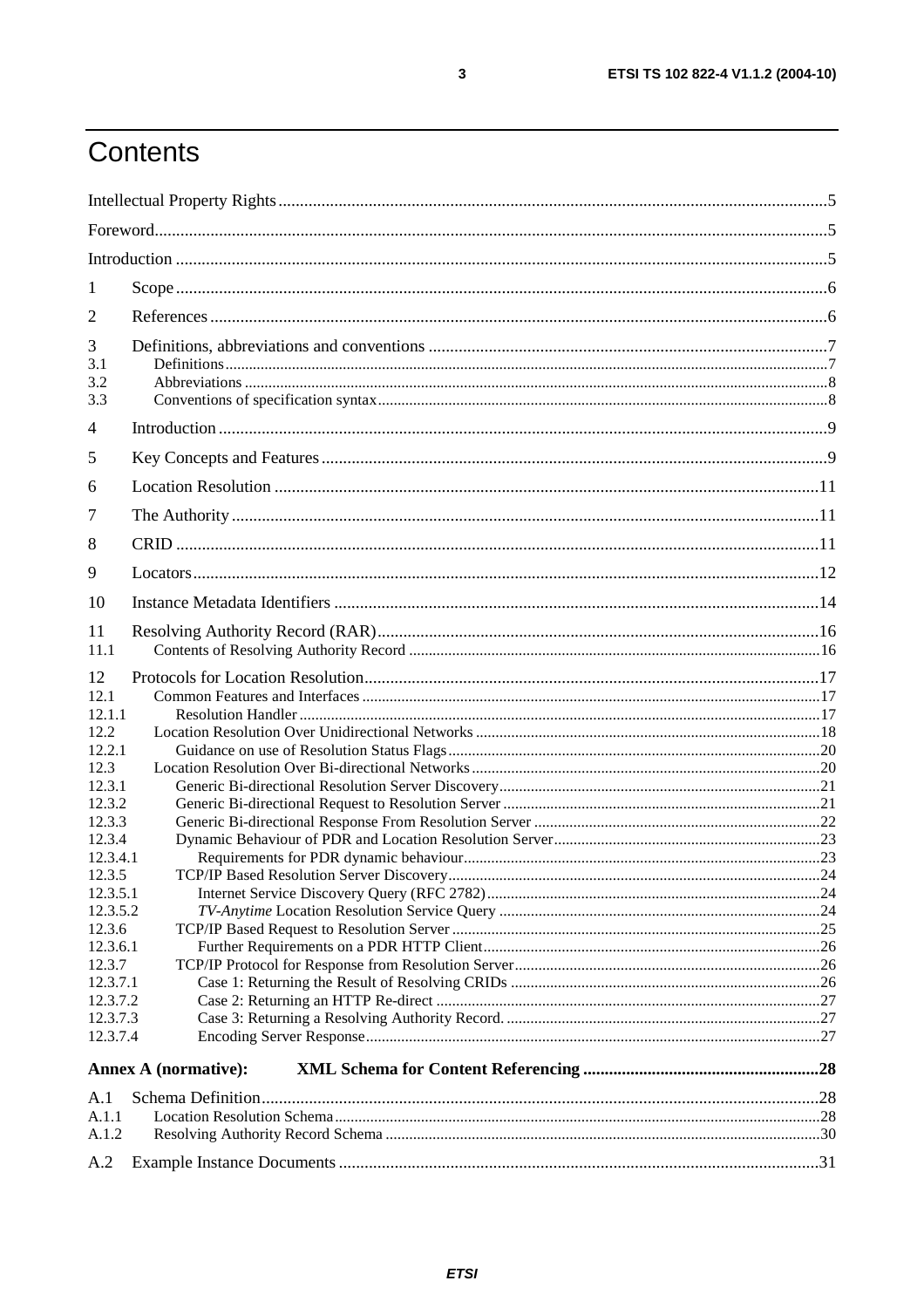| Example dynamic communication behaviour between a PDR and a<br><b>Annex B</b> (informative): |  |  |
|----------------------------------------------------------------------------------------------|--|--|
|                                                                                              |  |  |
|                                                                                              |  |  |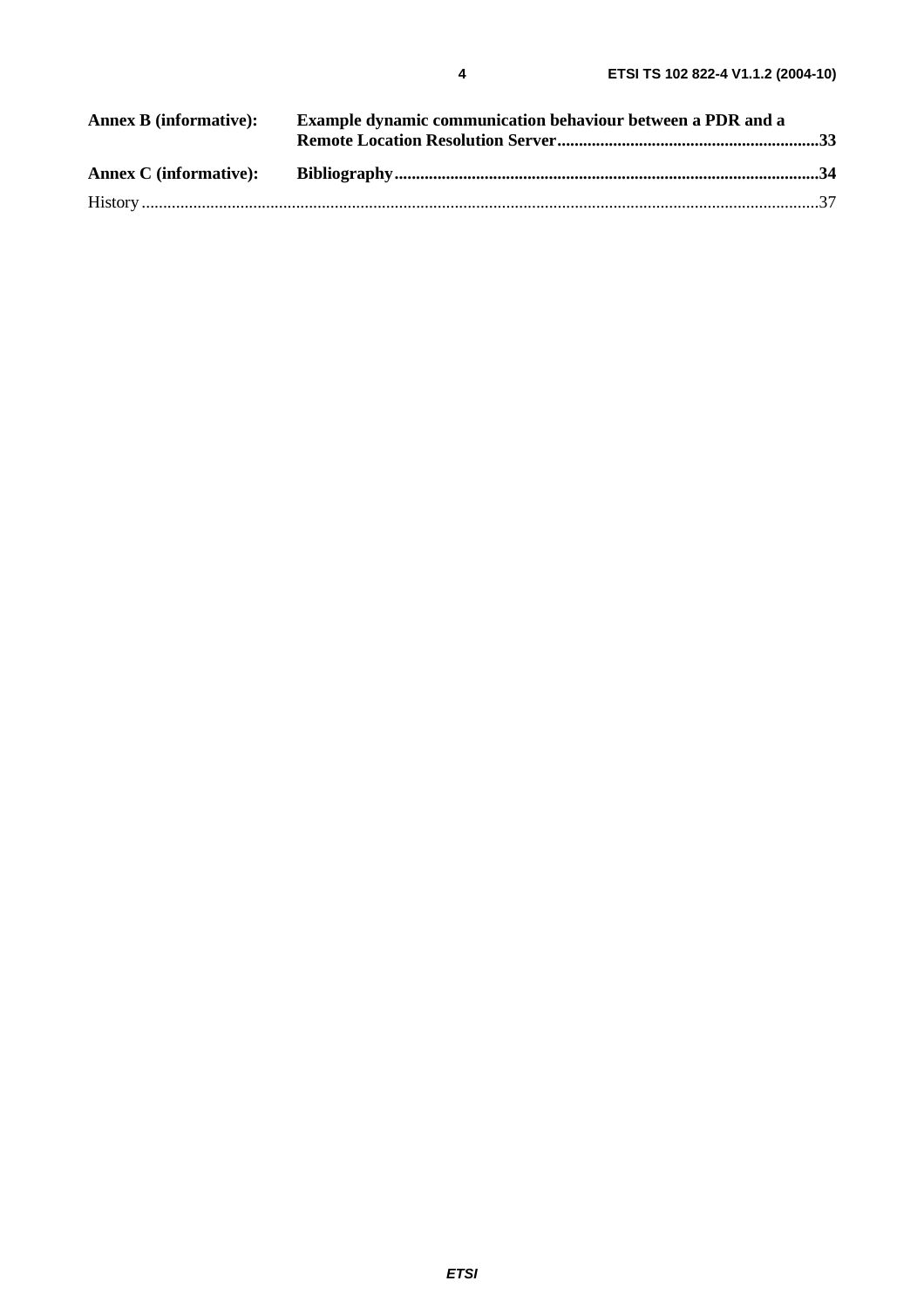# Intellectual Property Rights

IPRs essential or potentially essential to the present document may have been declared to ETSI. The information pertaining to these essential IPRs, if any, is publicly available for **ETSI members and non-members**, and can be found in ETSI SR 000 314: *"Intellectual Property Rights (IPRs); Essential, or potentially Essential, IPRs notified to ETSI in respect of ETSI standards"*, which is available from the ETSI Secretariat. Latest updates are available on the ETSI Web server ([http://webapp.etsi.org/IPR/home.asp\)](http://webapp.etsi.org/IPR/home.asp).

Pursuant to the ETSI IPR Policy, no investigation, including IPR searches, has been carried out by ETSI. No guarantee can be given as to the existence of other IPRs not referenced in ETSI SR 000 314 (or the updates on the ETSI Web server) which are, or may be, or may become, essential to the present document.

### Foreword

This Technical Specification (TS) has been produced by Joint Technical Committee (JTC) Broadcast of the European Broadcasting Union (EBU), Comité Européen de Normalisation ELECtrotechnique (CENELEC) and the European Telecommunications Standards Institute (ETSI).

The present document is part 4 of a multi-part deliverable covering Broadcast and On-line Services: Search, select and rightful use of content on personal storage systems ("*TV-Anytime* Phase 1"), as identified below:

- Part 1: "Phase 1 Benchmark Features";
- Part 2: "System description";
- Part 3: "Metadata";
- **Part 4: "Content referencing";**
- Part 5: "Rights management":
- Part 6: "Delivery of metadata over a bi-directional network";
- Part 7: "Bi-directional metadata delivery protection".

### Introduction

The present document is based on a submission by the *TV-Anytime* forum ([http://www.tv-anytime.org](http://www.tv-anytime.org/)).

"*TV-Anytime* Phase 1" (TVA-1) is the first full and synchronized set of specifications established by the *TV-Anytime* Forum. TVA-1 features enable the search, selection, acquisition and rightful use of content on local and/or remote personal storage systems from both broadcast and online services.

The features are supported and enabled by the specifications for Metadata, Content Referencing, and Bi-directional Metadata Delivery Protection and Rights Management, TS 102 822-3 sub-parts 1 [10] and 2 [11], TS 102 822-4 (the present document), TS 102 822-5 [12] TS 102 822-6 [13] and TS 102 822-7 [14]. All Phase 1 Features listed in TS 102 822-1 are enabled by the normative *TV-Anytime* tools specifications. This list of Phase 1 Features is to be used as guidance to manufacturers, service providers and content providers regarding the implementation of the Phase 1 *TV-Anytime* specifications.

There will be further *TV-Anytime* phases published and Business Models for Post-Phase 1 are currently being defined to include Private and public domains, portable recordable media, super distribution (legal sharing of content between consumers), peripheral device support and mobile devices, amongst others.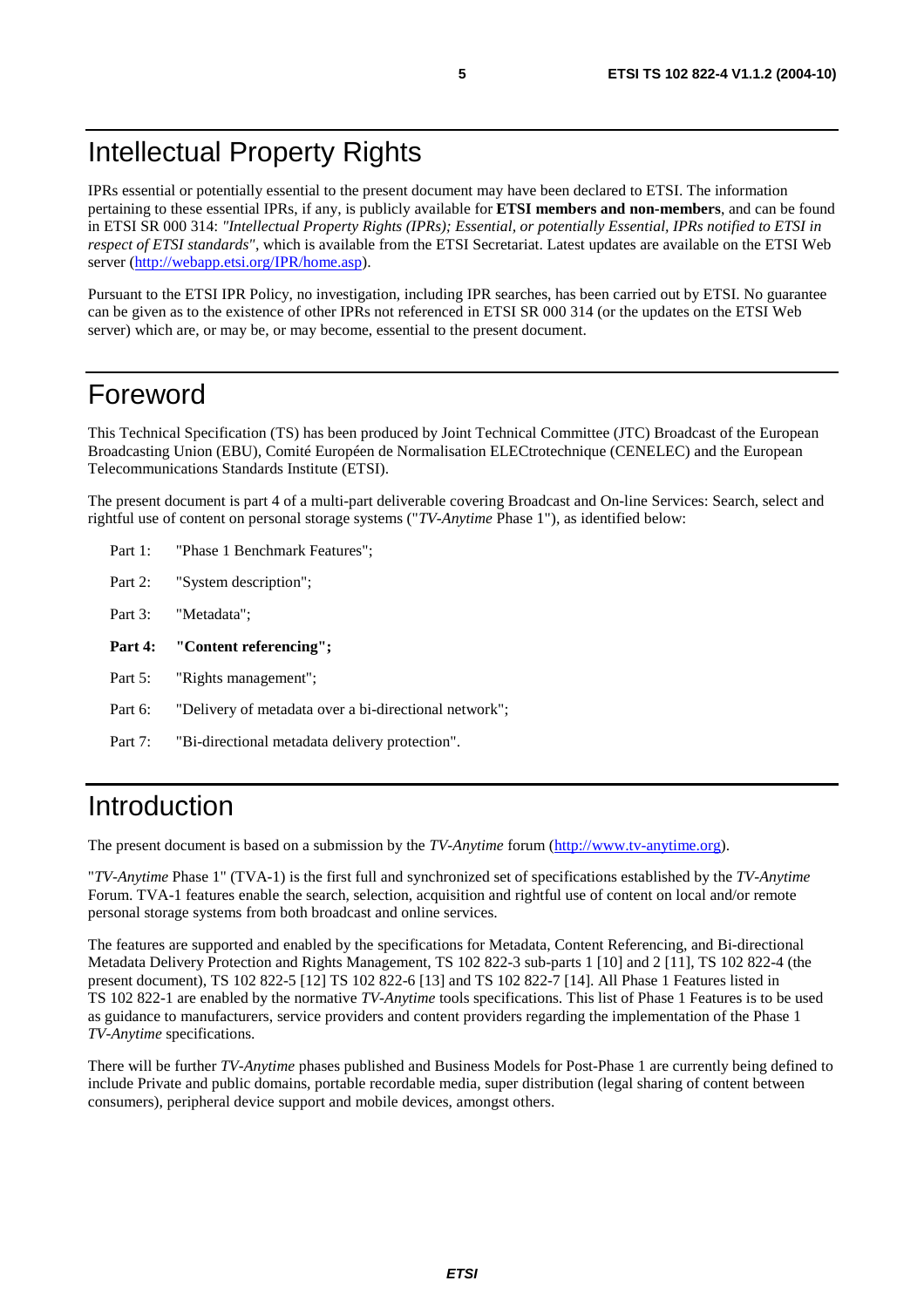### 1 Scope

The present document is the fourth in a multi-part series of "TS 102 822 series" documents produced by the *TV-Anytime* Forum. These documents establish the fundamental specifications for the services, systems and devices that will conform to the *TV-Anytime* standard, to a level of detail which is implementable for compliant products and services.

As is common practice in such standardization efforts, these specification documents were preceded by requirements documents which define the requirements for the *TV-Anytime* services, systems, and devices.

These specifications are parsed into three major areas, each described in a separate document of the series: TS 102 822-3 sub-parts 1 [10] and 2 [11] and TS 102 822-4 (the present document).

The other two documents are intended to define the environment and system architecture in which the standards in TS 102 822-3-1 [10], TS 102 822-3-2 [11] and TS 102 822-4 (the present document) are to be implemented. The first document in the series (TS 102 822-1 [8]) provides benchmark business models against which the *TV-Anytime* system architecture is evaluated to ensure that the *TV-Anytime* standard enables key business applications. The next document in the series (TS 102 822-2 [9]) presents the *TV-Anytime* System Architecture. These two documents are placed ahead of the other three for their obvious introductory value; TS 102 822-1 [8] and TS 102 822-2 [9] are both informative.

Although each of the TS 102 822 series documents is intended to stand alone, a complete and coherent sense of the *TV-Anytime* system standard can be gathered by reading all of the specification documents in numerical order.

The scope of the present document of the specification comprises the location independent identification of content, the location information, and the process of finding the location when an identifier is given. The content referencing process begins after a content item has been selected by a consumer through to, but not including, the actual acquisition of the desired content item.

The content referencing specification provides the mechanisms for location resolution in unidirectional network environments as defined in Business Model 1 of TS 102 822-1 [8], as well as support for location resolution in a bi-directional environment to fulfil Business Models 2 and 3.

# 2 References

The following documents contain provisions which, through reference in this text, constitute provisions of the present document.

- References are either specific (identified by date of publication and/or edition number or version number) or non-specific.
- For a specific reference, subsequent revisions do not apply.
- For a non-specific reference, the latest version applies.

Referenced documents which are not found to be publicly available in the expected location might be found at <http://docbox.etsi.org/Reference>.

- [1] IETF RFC 2396: "Uniform Resource Identifiers (URI): Generic Syntax".
- [2] IETF RFC 1591: "Domain Name System Structure and Delegation".
- [3] IETF RFC 2068: "Hypertext Transfer Protocol HTTP/1.1".
- [4] IETF RFC 1945: "Hypertext Transfer Protocol HTTP/1.0".
- [5] IETF RFC 2660: "The Secure HyperText Transfer Protocol".
- [6] IETF RFC 2782: "A DNS RR for specifying the location of services (DNS SRV)".
- [7] HTML 4.01 Specification, D. Ragget, A. LeHors, L. Jacobs.
- NOTE: Available at: [http://www.w3.org/TR/html4/.](http://www.w3.org/TR/html4/)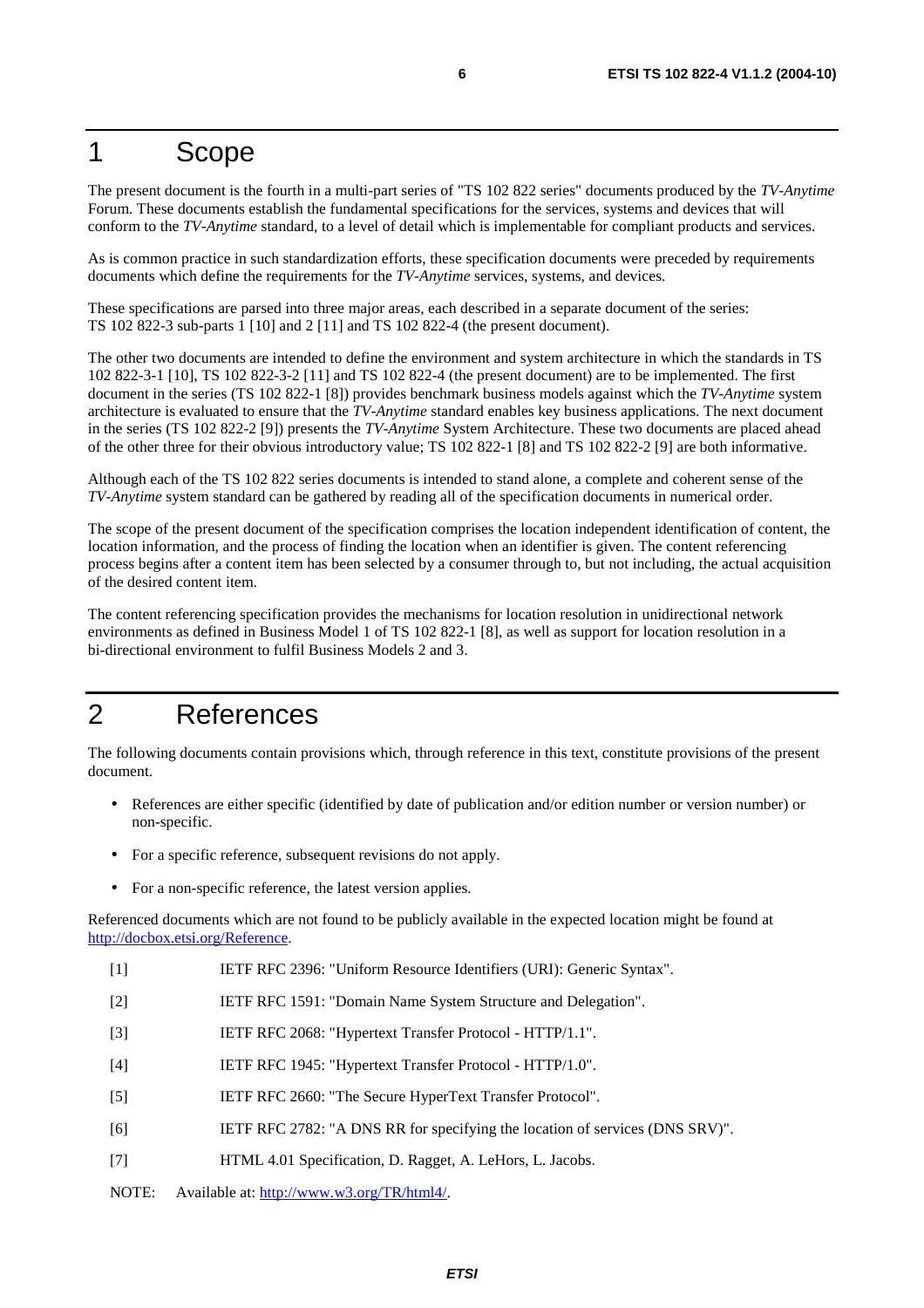[8] ETSI TS 102 822-1: "Broadcast and On-line Services: Search, select, and rightful use of content

|        | on personal storage systems ("TV-Anytime Phase 1"); Part 1: Phase 1 Benchmark Features".                                                                                                                                                    |
|--------|---------------------------------------------------------------------------------------------------------------------------------------------------------------------------------------------------------------------------------------------|
| $[9]$  | ETSI TS 102 822-2: "Broadcast and On-line Services: Search, select, and rightful use of content<br>on personal storage systems ("TV-Anytime Phase 1"); Part 2: System description".                                                         |
| $[10]$ | ETSI TS 102 822-3-1: "Broadcast and On-line Services: Search, select, and rightful use of content<br>on personal storage systems ("TV-Anytime Phase 1"); Part 3: Metadata; Sub-part 1: Metadata<br>schemas".                                |
| $[11]$ | ETSI TS 102 822-3-2: "Broadcast and On-line Services: Search, select, and rightful use of content<br>on personal storage systems ("TV-Anytime Phase 1"); Part 3: Metadata; Sub-part 2: System aspects<br>in a uni-directional environment". |
| $[12]$ | Void.                                                                                                                                                                                                                                       |
| $[13]$ | ETSI TS 102 822-6 (all sub-parts): "Broadcast and On-line Services: Search, select, and rightful<br>use of content on personal storage systems ("TV-Anytime Phase 1"); Part 6: Delivery of metadata<br>over a bi-directional network".      |
| $[14]$ | ETSI TS 102 822-7: "Broadcast and On-line Services: Search, select, and rightful use of content<br>on personal storage systems ("TV-Anytime Phase 1"); Part 7: Bi-directional metadata delivery<br>protection".                             |

# 3 Definitions, abbreviations and conventions

# 3.1 Definitions

For the purposes of the present document, the following terms and definitions apply:

**acquisition:** retrieval of content

**authority:** organization that creates CRIDs

**capture:** storing the acquired content (e.g. to local storage)

**content:** anything the viewer would like to access (movies, games, TV programmes, radio programmes, etc.).

**content creator:** producers of content

**content provider:** entity that acts as the agent for and is the prime exploiter of the content

**content reference:** pointer to a specific content item

**Content Reference IDentifier (CRID):** identifier for content that is independent of its location

**Domain Naming System (DNS):** system used on the Internet to register names that can then be mapped into IP addresses using a DNS server

**Digital Video Broadcasting (DVB):** set of standards used for European digital TV broadcasting

**Electronic Programme Guide (EPG):** means of presenting available content to the consumer, allowing selection of desired content

**instance metadata identifier:** identifier associated with a locator to bind to an instance metadata description

**Internet Protocol (IP):** generic name for the network protocols used on the Internet

**location resolution:** process of establishing the address (location and time) of a specific content instance from its CRID

**locator:** time and place where a content item can be acquired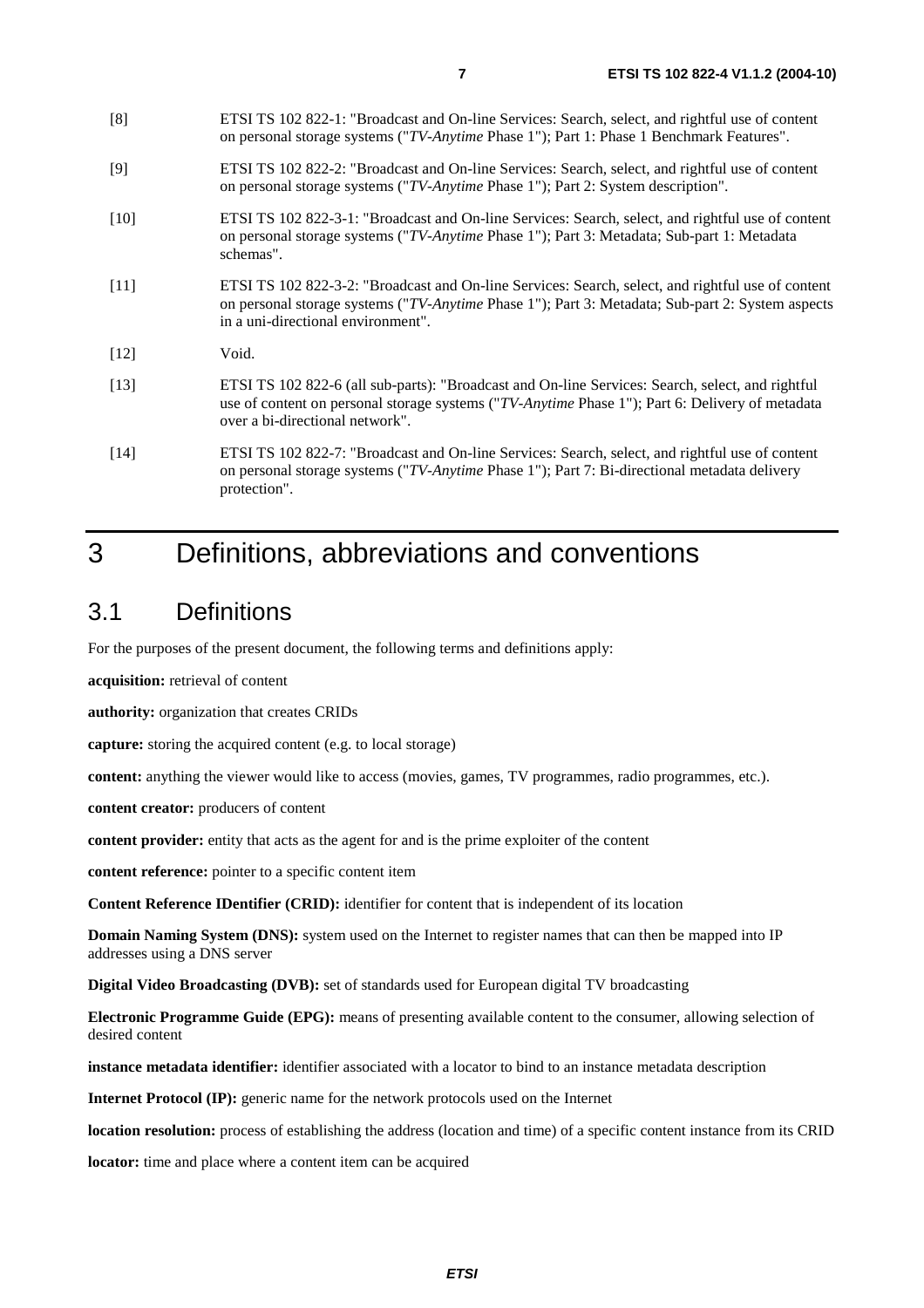**metadata:** generally, data about content, such as the title, genre and summary of a television programme as well as metadata also includes consumer profile and history data.

**Programme Delivery Control (PDC):** European system used by some broadcasters to accurately indicate when programmes start and stop

**resolution handler:** functional unit that provides location resolution on a specific transport mechanism

**resolving authority:** body which provides location resolution

**Resolving Authority Record (RAR):** information needed for retrieving the location resolution data for the given authority

**service provider:** aggregator and supplier of content which may include gateway and management roles

**System Information (SI):** collection of information tables used in DVB

### 3.2 Abbreviations

For the purposes of the present document, the following abbreviations apply:

| CRID       | Content Reference IDentifier |
|------------|------------------------------|
| <b>DVB</b> | Digital Video Broadcasting   |
| <b>DNS</b> | Domain Naming System         |
| <b>EPG</b> | Electronic Programme Guide   |
| <b>IP</b>  | Internet Protocol            |
| <b>IPR</b> | Intellectual Property Rights |
| <b>MX</b>  | Mail eXchange                |
| <b>PDC</b> | Programme Delivery Control   |
| <b>PDR</b> | Personal Digital Recorder    |
| <b>RAR</b> | Resolving Authority Record   |
| SІ         | <b>System Information</b>    |
| <b>SRV</b> | Search for seRVice           |
| URI        | Uniform Resource Identifier  |
| URL        | Uniform Resource Locator     |
|            |                              |

## 3.3 Conventions of specification syntax

Within the present document, syntax is defined for various textual items.

Items in **bold** are textual characters that must be used exactly as specified.

Items in *<angle brackets and italics>* are replaced by a suitable value, which is specified beside the syntax definition.

An item in square brackets ("[" and "]") denote optional items. The entire syntax definition within the square brackets can be omitted, subject to the rules specified.

For example a syntax specification of:

#### **Hello** *<name>* **how are you?**

**<name>** is your name

The correct reading would be to take the text "Hello" and "how are you?" and insert your name between them.

Another example of a syntax specification is:

#### **Hello** *<name> [***how are you?***]*

#### **<name>** is your name

The correct reading would be to take the text "Hello" and append your name after it, and then optionally append the text "how are you?"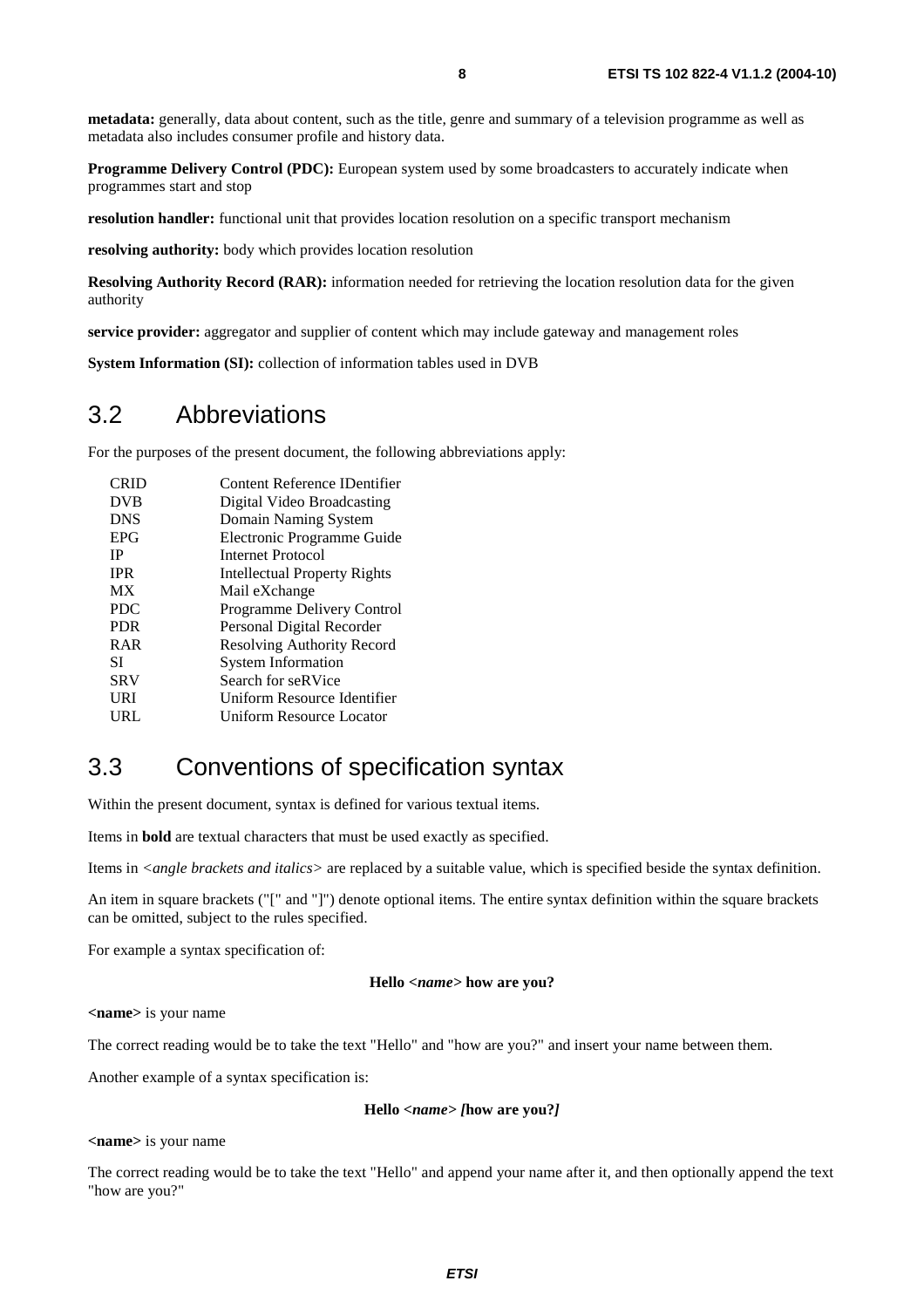# 4 Introduction

The purpose of content referencing is to allow acquisition of a specific instance of a specific item of content. For example, if a consumer sees an announcement on TV saying "There'll be a new series of "The Agatha Christie Murder Mysteries" next year", he/she may want to instruct their Personal Digital Recorder (PDR) to record the whole series, but cannot since he/she does not know when the episodes are going to be broadcast. In fact, the broadcaster may not know yet either. Still the viewer will want to make sure at this point that he/she does not miss the opportunity to acquire the content.

To provide the capability desired by the consumer, the ability is needed to refer to content (in this example a series of programmes) independent of its location, whether that location is on a particular broadcast channel on some date and time, or on a file server connected to Internet, or wherever.

In this example, the PDR system would be provided with a reference for the series. In due time, the body who assigned the reference would provide the information required to link this reference to the individual episodes, and subsequently to a specific date and time for each episode so that the PDR would be able to acquire all of them.

This example demonstrates the purpose of content referencing - to provide the ability to refer to content independent of its location, and the ability to subsequently resolve such a reference into one or more locations where the content can be obtained.

Of course, *content* can refer to many types of information. In addition to the television programmes in the example above, it may include radio programmes, audio tracks, MPEG-4 objects, scenes, images, music, etc.

# 5 Key Concepts and Features

The content referencing process begins after a content item has been selected by a consumer through to, but not including, the actual acquisition of the desired content item. In figure 5.1 the scope of the content referencing process is shown. Some parts outside the scope of content referencing are included in figure 5.1 to give it a global context.



**Figure 5.1: Content Referencing Environment**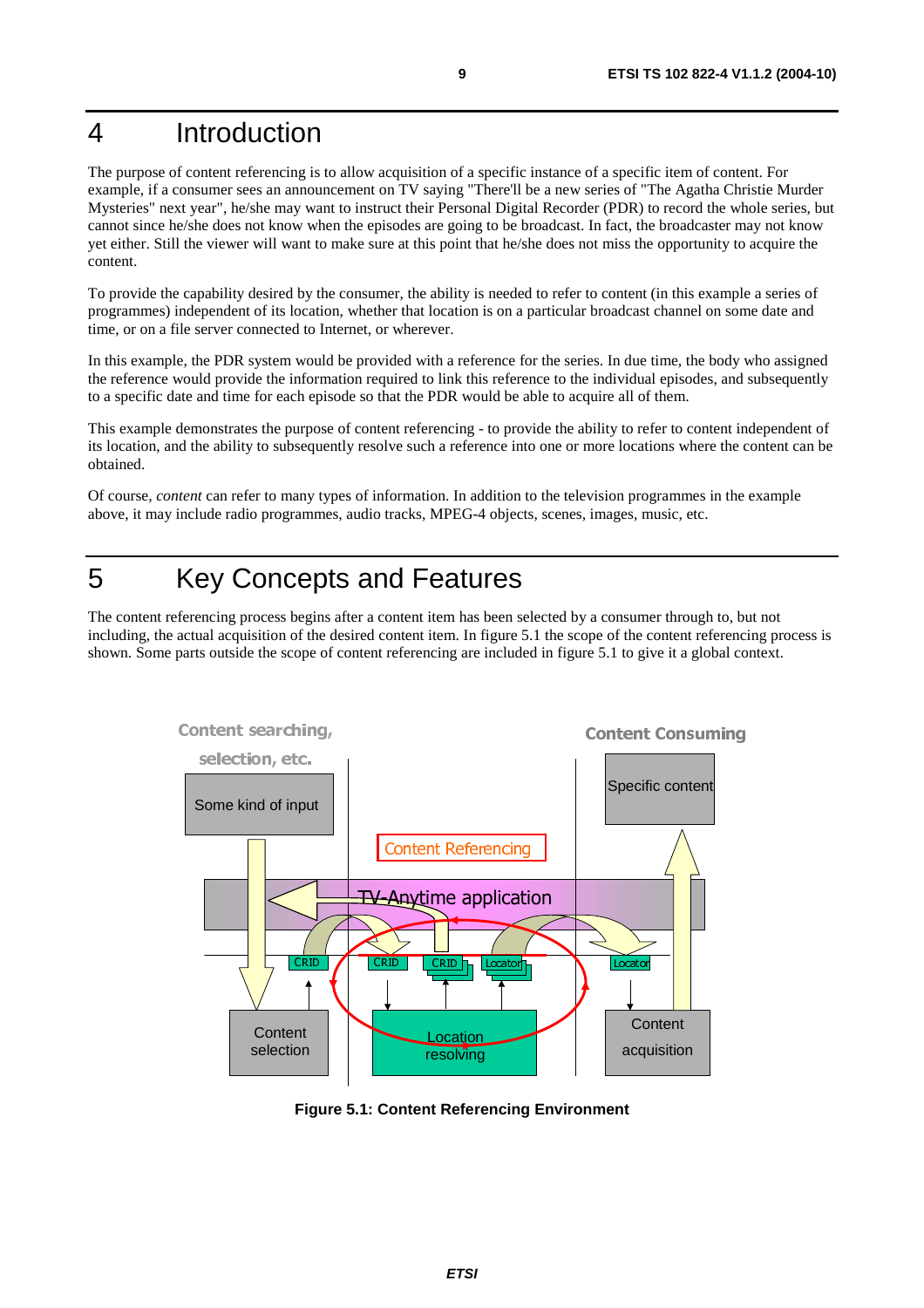- 1) The content selection process resulting in a Content Reference IDentifier (CRID).
- 2) The location resolving service the core of content referencing resulting in one or more pointers to instances of that content (locators) or one or more content reference identifiers.
- 3) The retrieval process using one of these locators to subsequently acquire the content.

Before the process of content referencing can be employed, a selection process must supply a CRID. This CRID identifies a specific content item, but does not specify where that content item can be found. More detailed characteristics of the content, such as the price, the quality, the presence of commercials, etc., may not be known before the CRID is produced.

Given a CRID, there can still be numerous instances of the same desired content item (for example a broadcast may be repeated, a web site may be mirrored, the content item may be available from different content providers, via different networks, etc.). Some iteration may be required to narrow down the selection.

A content item that a CRID refers to might be a grouping of other content items, for example a CRID for referring to an entire series of programmes.

The key concept of content referencing is the separation of the reference to a content item - the CRID - and information that is related to its retrieval.

The separation provided by the CRID enables a one-to-many mapping between content references and the locations of the deliverables.

Content is a general term. It is the context of a *TV-Anytime* service that determines what content will be delivered upon following a locator. In that sense a content instance is any deliverable that can be acquired (via a respective locator) by a consumer. New types of content delivery merely require new types of locators.

In the same way, it is the *TV-Anytime* location resolution service provider who declares what can be considered content items (e.g. programmes, serials, etc.).

Content referencing, in conjunction with applications and additional metadata, may be able to deliver "first time" success, but may also involve some iteration enabling the overall system to deliver features including:

- Selection between alternatives.
- Selection of sub-elements.
- Selection between near matches.
- Selection of time of delivery.
- Selection ahead of time of release.
- Selection based on coding quality.
- Selection based on cost of delivery chain.
- Selection based on acceded rights.
- A point of reference not necessarily unique for the content item and any associated metadata.

Content referencing is:

• a form of content identification data and a specification for a set of rules for resolving this data into content locations from where this content can be retrieved.

Content referencing is not:

- the selection or retrieval process (it is in between);
- the definition of metadata used in any inquiry.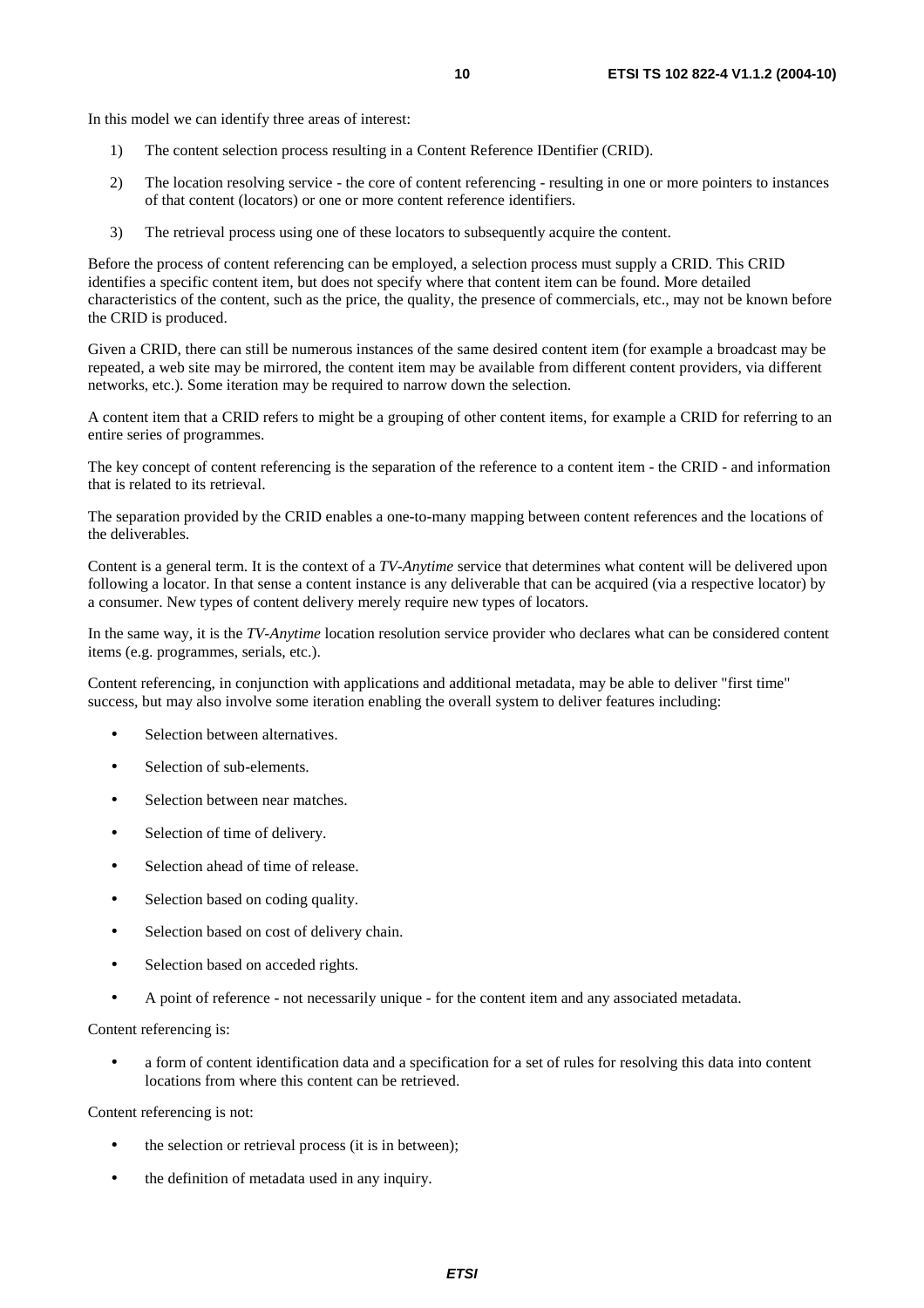# 6 Location Resolution

Location resolution is the process of translating a CRID into other CRIDs or locators. Location resolution involves mapping a location-independent content reference (the CRID) to its location in time (e.g. scheduled transmission time in a broadcast system) and space (e.g. TV channel, IP address). In the context other present document, locations in time and space are referred to as "locators".

The process of location resolution may happen inside the PDR device (for example in a broadcast only system) or using a physically remote server (e.g. a server on the Internet).

## 7 The Authority

An authority, as defined in the present document, is the body that creates a CRID, which they guarantee to be unambiguous. An authority will also provide the ability for the CRID to be resolved into locators or other CRIDs.

The CRID shall ultimately be resolved either directly by the CRID authority or by another party. If another party is providing resolution, the ability to resolve the CRID requires the flow of some information from the authority to the resolution provider, in order to tie the CRID to its resolution.

In most PDR implementations, there will be multiple authorities that the PDR must be able to distinguish between. To distinguish between authorities, each authority has a unique name. This *TV-Anytime* specification uses the Domain Naming System (DNS) to provide unique names for each authority.

The syntax of an authority name is:

#### **<DNS name>**

**<DNS name>** is a registered Internet domain name. (See RFC 1591 [2] for DNS name registration). The <DNS name> is case insensitive and must be a fully qualified name according to the rules given by RFC 1591 [2].

Some example authority names are:

- www.broadcaster.com
- ISP.net
- www.commerce.com

# 8 CRID

A CRID is the output of the search and selection process and is an unambiguous identifier that refers to a piece of content, however multiple CRIDs may refer to that same piece of content.

It is permissible for a CRID to resolve into one or more other CRIDs. This CRID to CRID functionality can be used for two purposes:

- A CRID can resolve into multiple CRIDs for grouping content items such as an entire series of programmes.
- A CRID may also resolve into one or more CRIDs to allow one authority to refer to CRIDs of another authority.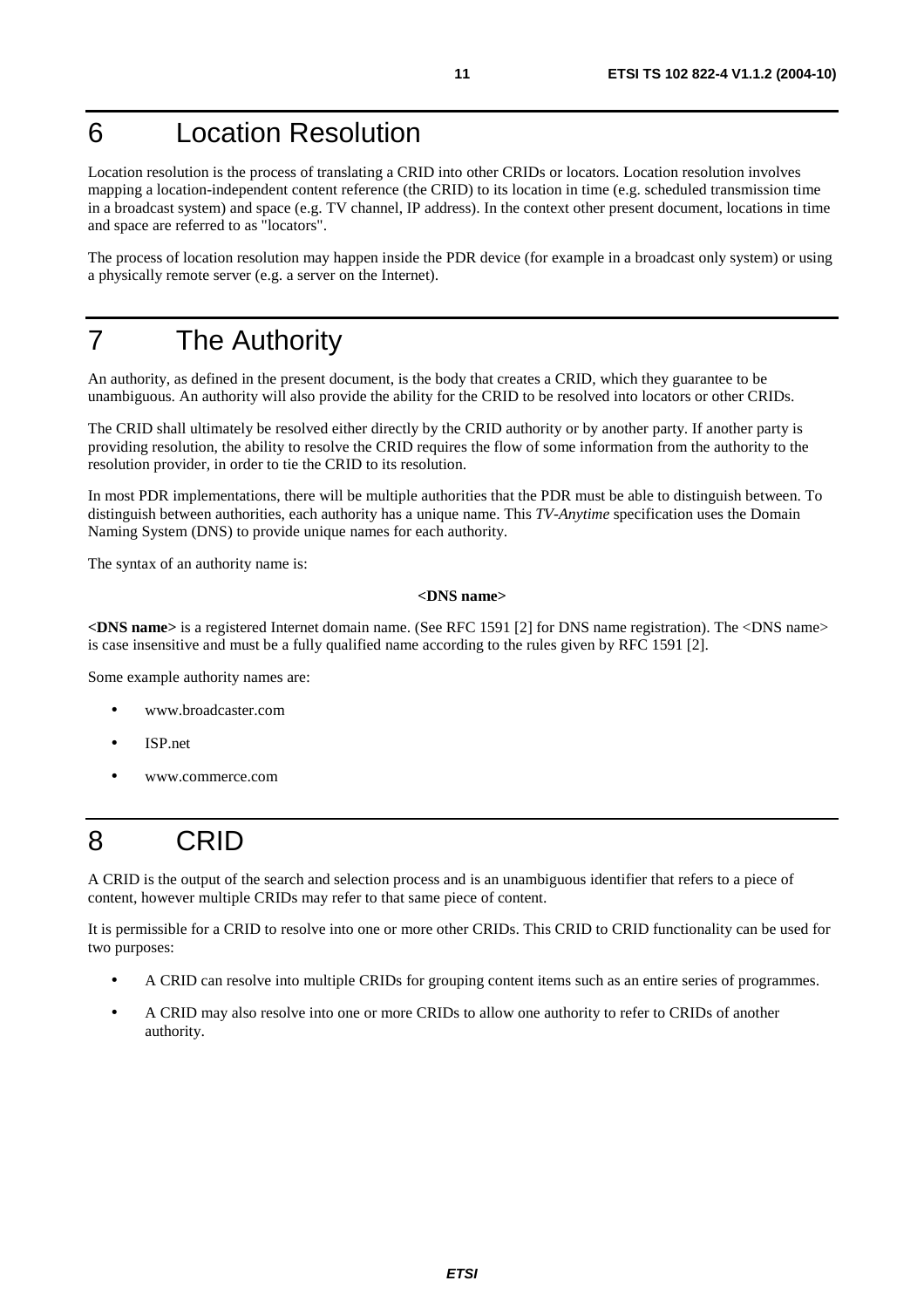

**Figure 8.1: Example of a Tree-Structured CRID** 

The syntax of the CRID is:

#### **CRID://<authority>/<data>**

**<authority>** uses the *TV-Anytime* authority naming rules given in clause 7 to assure uniqueness.

**<data>** is a free format string that is Uniform Resource Identifier (URI) compliant, and is meaningful to the authority given by the  $\langle$  authority $\rangle$  field. The  $\langle$  data $\rangle$  portion of the CRID is case insensitive.

In its entirety, the CRID is URI compliant. (See RFC 2396 [1] for URI compliance specification). As per RFC 2396 [1], the CRID:// part of the syntax is case insensitive.

To ensure interoperability it is recommended that all characters not within the range of characters allowed in a URI must be encoded into UTF8 and included in the URI as a sequence of escaped octets. An escaped octet is encoded as a character triplet, consisting of the percent character "%" followed by the two hexadecimal digits representing the octet code. For example, the character A would be represented as "A", the character LATIN CAPITAL LETTER A WITH GRAVE would be represented as "%C3%80", and the character KATAKANA LETTER A would be represented as "%E3%82%A2".

Examples of syntactically valid CRIDs are:

#### **Table 8.1: Examples of CRID**

| CRID                                     | <b>Description</b>                             |  |
|------------------------------------------|------------------------------------------------|--|
| CRID://company.com/foobar                | CRID created by "company.com" authority, with  |  |
|                                          | a data part of "foobar".                       |  |
| crid://broadcaster.co.jp/wibble          | CRID created by "broadcaster.co.jp" authority, |  |
|                                          | with a data part of "wibble".                  |  |
|                                          | CRID created by "broadcaster.co.jp"            |  |
| crid://broadcaster.co.jp/%E3%82%A8%E3%82 | authority, with a data part of "E"             |  |
| %A4%E3%82%AC                             | "I" "GA" represented as KATAKANA               |  |
|                                          | LETTERS (Japanese characters)                  |  |
|                                          | meaning "movie"                                |  |

### 9 Locators

An instance of content may be located on various media such as local storage, live broadcast stream, data broadcast stream, data file on the Internet and data stream via the Internet.

A locator specifies a location, and possibly time of availability, where a content item can be acquired. There will be many formats of locators as there are many different means by which a PDR can acquire content. It is a requirement of a locator to ensure that it is possible for the PDR to parse enough of the locator to be able to decide if it has the ability to use the relevant transport mechanism.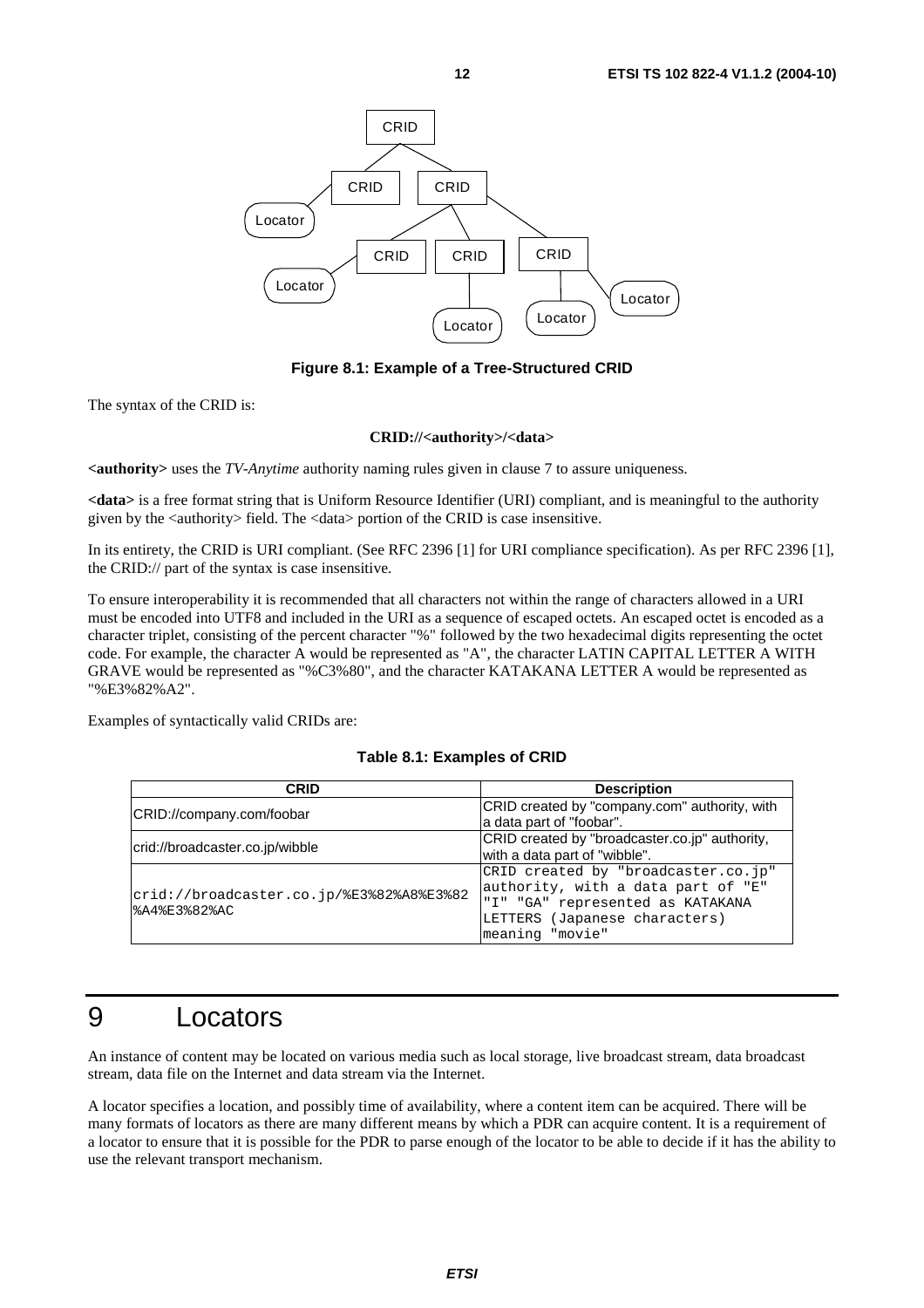The locator will be parsed and used by media-dependent methods to identify the content location and to acquire the content using the media or transport specific protocol. For example, a DVB locator will contain location parameters for a DVB stream, such as transport stream ID, service ID, table ID and event ID.

The syntax for a locator is:

#### **<transport mechanism>:<transport system specific>**

**<transport mechanism>** shall be unique for each mechanism. The string "CRID" shall not be used as the name for a <transport mechanism>.

**<transport system specific>** will be defined by the creator of the <transport mechanism>.

In its entirety, the locator is URI compliant. (See RFC 2396 [1] for URI compliance specification.)

For each  $\langle$ transport mechanism $\rangle$ , there will be only one format for the syntax of the  $\langle$ transport system specific $\rangle$ section.

The <transport system specific> section shall provide the following information:

- Location This provides the location where the content can be acquired. It is possible that a PDR can receive content from many different providers which all share the same <transport mechanism>. For this reason, it is a requirement of a *TV-Anytime* locator that it is unambiguous between multiple providers using the same <transport mechanism>.
- Type of availability It is possible that some schemes will be used for both schedule-based and on-demand acquired content. Content that is available at a specific time at a specific location (e.g. a broadcast TV programme, a web-cast) is schedule based. Schedule-based content must be retrieved at the time given by the locator. Content that can be received at any time between two limits (e.g. content that is on a server for one month) is on-demand based. On-demand based content can be acquired at any time that it is available.

For schedule-based content:

- Start time This provides information about when the content is scheduled to start. It is required that start time be unambiguous with respect to local time zone as a PDR may be able to receive content from many different time zones.
- Duration of content The length in time of the content.

For on-demand content:

- Start of availability This optional field, when present gives the first moment in time when the content is available. This time shall be unambiguous in terms of time zone as a PDR may be able to receive content from multiple time zones.
- End of availability This optional field gives the first moment in time that the content will become unavailable. This time shall be unambiguous in terms of time zone as a PDR may be able to receive content from multiple time zones.

In defining a syntax for the <transport system specific> section of a locator associated with a <transport mechanism>, there is an assumption about the environment the PDR exists within. For each <transport mechanism> a PDR will need a certain amount of information in order to receive content from this system. This information may be provided within the transport mechanism, or by any other means appropriate to the target PDR.

As an example of the information within the environment, a PAL Western European locator might use the network and channel identifier within its syntax. The mapping of network and channel identifier to a physical channel uses information carried in the vertical-blanking interval.

The transport mechanism may provide a more accurate timing system than the start time, which the PDR may decide to use for accurate content capture (e.g. PDC information, DVB event IDs).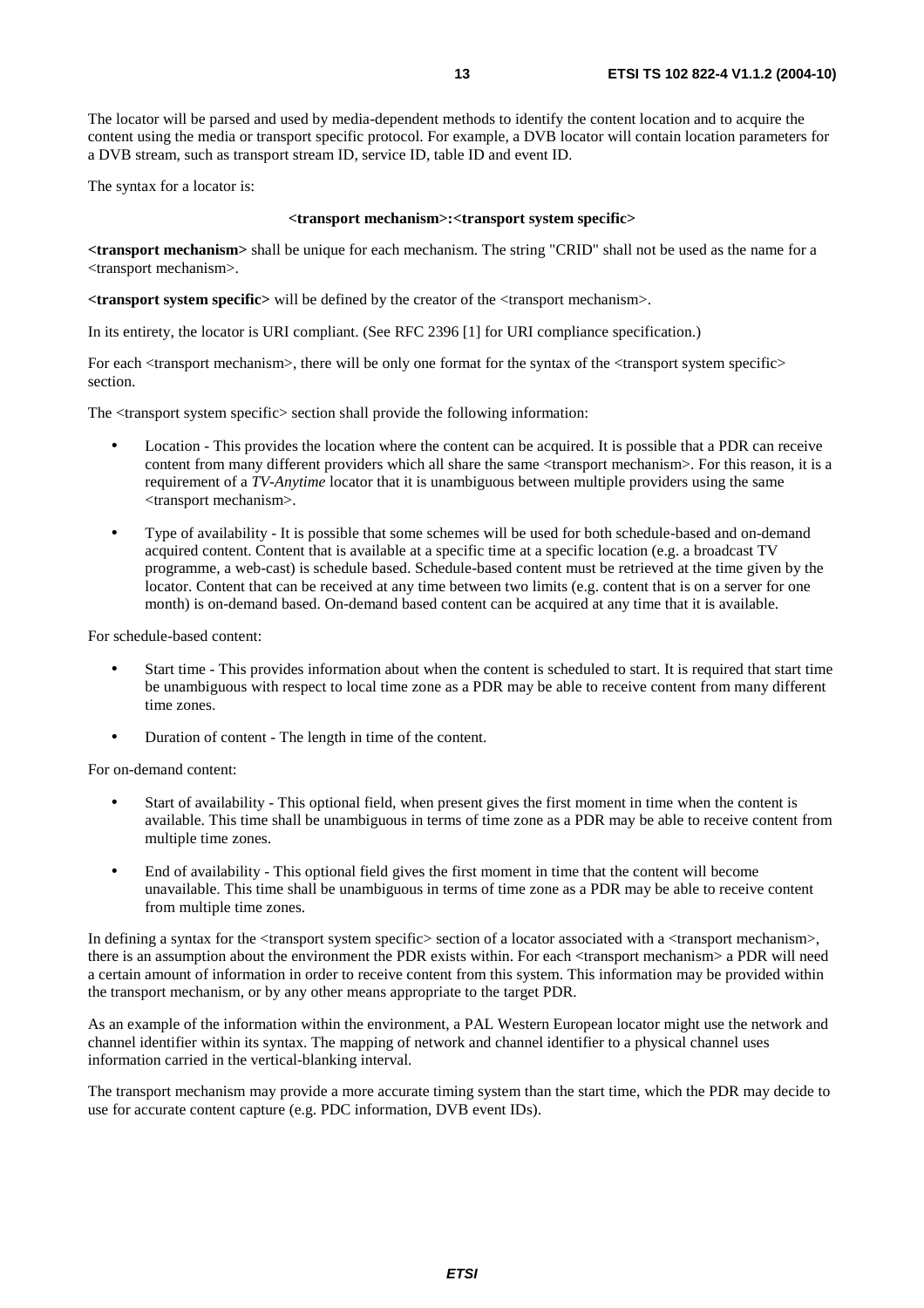# 10 Instance Metadata Identifiers

TS 102 822-3 sub-parts 1 [10] and 2 [11] provides the ability to describe specific instances of content. Whilst *TV-Anytime* created the CRID for location independent selection of content, it recognizes that there will be occasions where the consumer may wish to acquire a location dependent version of a piece of content.

To enable this scenario, an optional identifier may be assigned to each locator, and may be signalled in the instance description metadata. When the location of the content changes the locator might change, but the instance metadata identifier will not change.

An instance metadata identifier is only guaranteed to be unique within the scope of the CRID to which it has been assigned. It is permissible to assign the same identifier to different CRIDs.

A PDR may use the instance metadata identifier to track changes in the location of an instance of a piece of content. A PDR will need to use both the CRID and the identifier to track changes (as opposed to just the identifier) because the identifier is only guaranteed to be unique within a given CRID.

The identifier can also be used to link the instance description metadata with the information retrieved by the location resolution process.

Each instance metadata identifier will need to be unique within the scope of a given CRID. In order to enable multiple parties to provide instance identifiers, it is a requirement for every instance metadata identifier to begin with a name that is guaranteed to be unique. To ensure that this name is unique, it must be a registered Internet domain name. (See RFC 1591 [2] for DNS name registration). The name portion of an instance metadata identifier specifies the body that created the instance metadata identifier.

For a given instance identifier creator, there shall be only one instance metadata identifier per CRID - locator pair.

The syntax of an instance metadata identifier is:

#### **imi:[<name>/]<data>**

**<name>** is a registered Internet domain name. (See RFC 1591 [2] for DNS name registration). The <name> is case insensitive and must be a fully qualified name according to the rules given by RFC 1591 [2]. If the <name> portion of an instance metadata identifier is the same as the authority name of the CRID, the name and the forward slash may be omitted.

**<data>** is a free format string (with the exception that the forward slash character is prohibited) that is Uniform Resource Identifier (URI) compliant, and is meaningful to the body specified by the <name> field. The <data> portion of the instance metadata identifier is case insensitive.

Examples of syntactically valid instance metadata identifiers are:

| Instance Metadata Identifier     | <b>Description</b>                                                                                                                                                                                                         |  |  |
|----------------------------------|----------------------------------------------------------------------------------------------------------------------------------------------------------------------------------------------------------------------------|--|--|
| imi:company.com/foobar           | Instance metadata identifier created by "company.com", with a<br>data part of "foobar".                                                                                                                                    |  |  |
| imi:broadcaster.co.jp/broodjeham | Instance metadata identifier created by "broadcaster.co.jp", with<br>a data part of "broodjeham".                                                                                                                          |  |  |
| imi:meaning                      | Instance metadata identifier created by the CRID authority (the<br><name> portion of the instance metadata identifier was omitted,<br/>therefore the CRID authority is used), with a data portion of<br/>"meaning".</name> |  |  |

#### **Table 10.1: Examples of Instance Metadata Identifiers**

It is optional for location resolution information to contain instance metadata identifiers. Therefore a PDR shall not assume that these identifiers are always available in its acquisition procedures.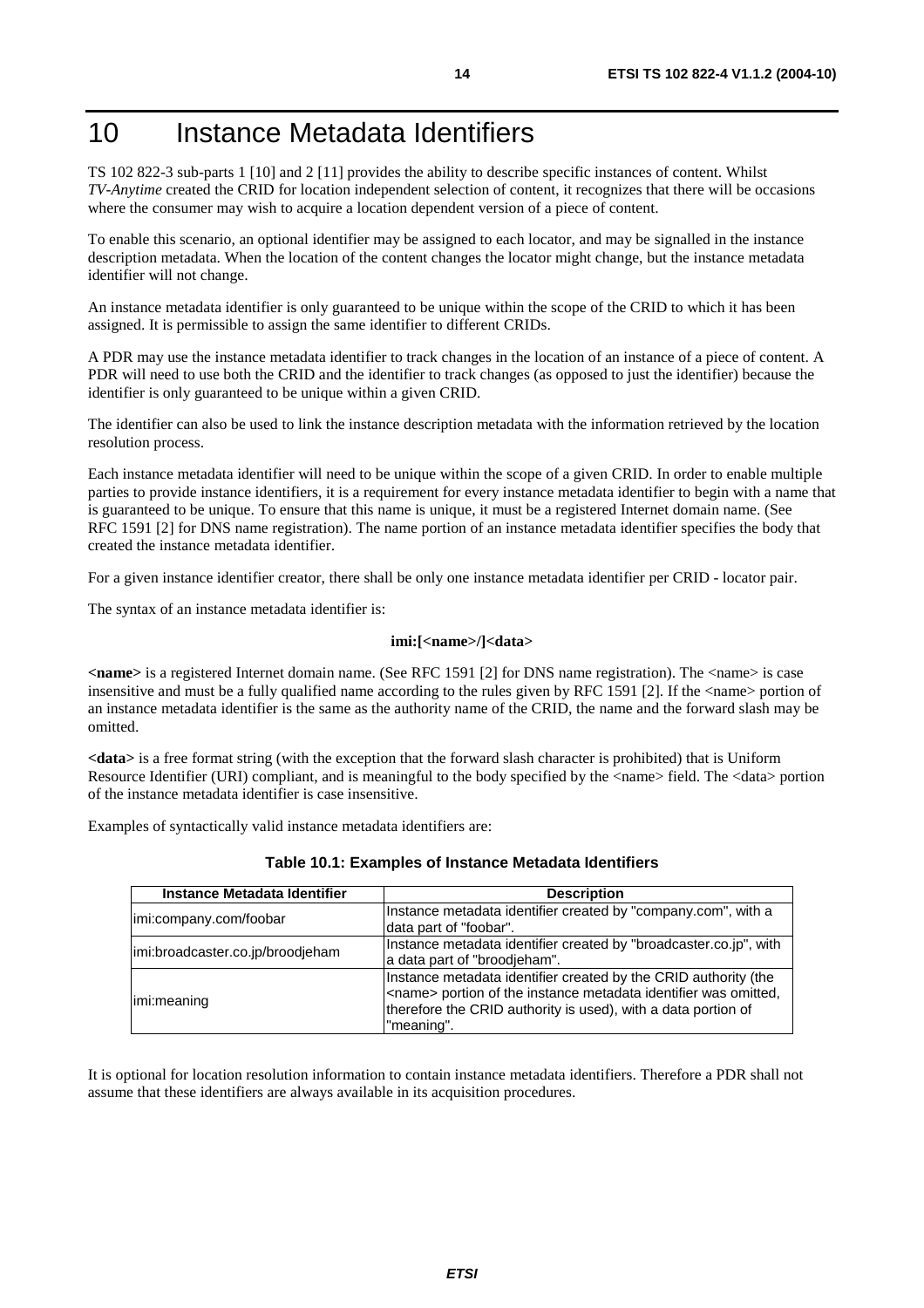The following example demonstrates the use of an instance metadata identifier to track the change in location of a piece of content.

| Table 10.2: Example of a resolved CRID |  |  |  |  |
|----------------------------------------|--|--|--|--|
|----------------------------------------|--|--|--|--|

| <b>CRID</b>               | Locator                                                       | <b>Identifier</b> |
|---------------------------|---------------------------------------------------------------|-------------------|
| crid://example.net/abc123 | dvb://123.5ac.3be;3e45@2001-12-07T12:0<br>$10:00.00+01P02:10$ | imi:def.com/1     |
|                           | ftp://example.net/mirror/def123.mov                           | limi:def.com/2    |

#### **Table 10.3: Example of the same resolved CRID after a change in location identified by "imi:def.com/1"**

| CRID                      | Locator                                                       | <b>Identifier</b> |
|---------------------------|---------------------------------------------------------------|-------------------|
| crid://example.net/abc123 | dvb://123.5ac.100;1e4a@2001-12-07T15:0<br>$10:00.00+01P02:10$ | limi:def.com/1    |
|                           | ftp://example.net/mirror/def123.mov                           | limi:def.com/2    |

In the following example the name portion has been omitted from the instance metadata identifier, because it is the same as the name of the CRID authority. In this example, the identifier "imi:1" is equivalent to writing "imi:example.net/1".

| CRID                      | Locator                                                      | <b>Identifier</b> |
|---------------------------|--------------------------------------------------------------|-------------------|
| crid://example.net/abc123 | dvb://123.5ac.100;1e4a@2001-12-07T15:0<br>$0:00.00+01P02:10$ | limi:1            |
|                           | ftp://example.net/mirror/def123.mov                          | limi:2            |

Table 10.5 shows a more complex set of permissible combinations of CRID and instance metadata identifier.

#### **Table 10.5: Example of a more complex resolution table**

|                                                                                                                                                                                                                                                                                                                                                                                                                         | <b>CRID</b>                                                                                                                                                                                                                                                                             | Locator                                                      | <b>Identifier</b>          | <b>Note</b> |  |
|-------------------------------------------------------------------------------------------------------------------------------------------------------------------------------------------------------------------------------------------------------------------------------------------------------------------------------------------------------------------------------------------------------------------------|-----------------------------------------------------------------------------------------------------------------------------------------------------------------------------------------------------------------------------------------------------------------------------------------|--------------------------------------------------------------|----------------------------|-------------|--|
| crid://example.net/abc123                                                                                                                                                                                                                                                                                                                                                                                               |                                                                                                                                                                                                                                                                                         | dvb://123.5ac.100;1e4a@2001-12-07T1<br>5:00:00.00+01P02:10   | imi:1                      |             |  |
|                                                                                                                                                                                                                                                                                                                                                                                                                         |                                                                                                                                                                                                                                                                                         | ftp://example.net/mirror/def123.mov                          | imi:2                      |             |  |
|                                                                                                                                                                                                                                                                                                                                                                                                                         | crid://example.net/je98                                                                                                                                                                                                                                                                 | dvb://123.6ef.200;5e23@2002-01-31T14<br>:20:00.00+01P00:30   | imi:mdprov.com/01          | 2           |  |
|                                                                                                                                                                                                                                                                                                                                                                                                                         |                                                                                                                                                                                                                                                                                         | dvb://123.6ef.200;1c24@2002-02-14T14<br>$:20:00.00+01P00:30$ | imi:mdprov.com/02          |             |  |
| crid://example.net/ja90                                                                                                                                                                                                                                                                                                                                                                                                 |                                                                                                                                                                                                                                                                                         | dvb://2a3.faa.100;8ee9@2002-01-29T01<br>$:20:00.00+01P01:30$ | imi:mdprov.com/01          | 3           |  |
|                                                                                                                                                                                                                                                                                                                                                                                                                         |                                                                                                                                                                                                                                                                                         | dvb://c01.ad3.400;003c@2002-02-14T1<br>8:00:00.00+01P01:00   | imi:mdprov.com/02          |             |  |
| crid://broadcaster.co.uk/0203                                                                                                                                                                                                                                                                                                                                                                                           |                                                                                                                                                                                                                                                                                         | dvb://c01.ad3.400;003c@2002-02-14T1<br>8:00:00.00+01P01:00   | imi:1<br>imi:mdprov.com/01 | 4           |  |
| NOTE 1: Resolution for CRID "crid://example.net/abc123" with two instance metadata identifiers. No name is<br>provided for the instance metadata identifier, therefore the CRID authority of "example.net" is used.<br>NOTE 2:<br>Resolution for CRID "crid://example.net/je98" with two instance metadata identifiers. In this<br>example an instance metadata identifier provider of "mdprov.com" has been specified. |                                                                                                                                                                                                                                                                                         |                                                              |                            |             |  |
| NOTE 3:                                                                                                                                                                                                                                                                                                                                                                                                                 | The same as the previous two examples, showing the resolution of a CRID to two locators with<br>associated instance metadata identifiers. Note that this example uses the same instance identifiers<br>as the previous example. The instance identifiers are disambiguated by the CRID. |                                                              |                            |             |  |
| NOTE 4:                                                                                                                                                                                                                                                                                                                                                                                                                 | This example shows two different instance metadata identifiers being assigned to the same CRID                                                                                                                                                                                          |                                                              |                            |             |  |

and locator. This is only allowed because the identifiers are from different identifier providers.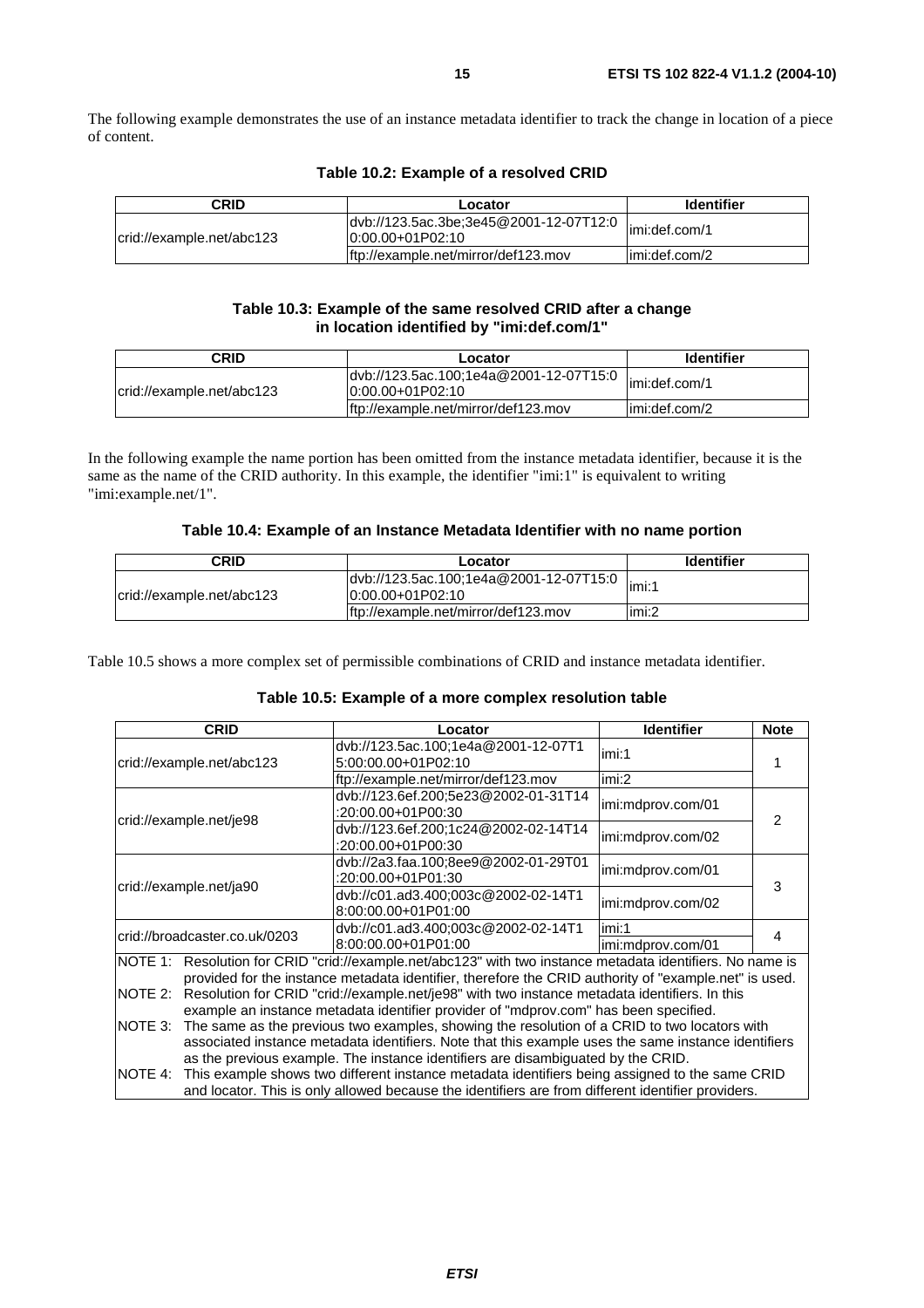# 11 Resolving Authority Record (RAR)

The Resolving Authority Record (RAR) is an essential element in the location resolution process for both the unidirectional and bi-directional networks. It provides the information needed for retrieving the location resolution data for a given authority.

Each resolution authority will require one or more resolving authority records to exist in the PDR for location resolution to take place. Each resolving authority record will need to be placed inside some sort of transport specific container, which allows the PDR to know that this is a resolving authority record.

In the case of multiple records for the same authority, for each location resolution to be done, the PDR can choose to use any of them.

### 11.1 Contents of Resolving Authority Record

The present document does not define a transmission format for the RAR in uni-directional networks. The present document does however define the information that must be carried by the encoded RAR. A transmission format is specified for the bi-directional content referencing process over TCP/IP, which is given in clause 12.3.

A *TV-Anytime* compliant RAR shall contain at least the following items of information:

**Resolution Provider:** The name of the body that is providing location resolution. It is possible that different bodies are providing location resolution for a single authority, for example a broadcaster might be providing a secondary resolution service for a content creator. These different location resolution providers need to be able to identify themselves for such purposes as updating their resolving authority records. The name of the resolution provider follows the naming rules given in clause 7.

**Authority name:** The name of the *TV-Anytime* CRID authority as described in clause 7.

**Class:** The class field defines whether this authority record defines a resolution authority that can resolve all CRIDs for this authority name (class = primary) or only resolves some CRIDs for this authority name (class = secondary). The reason for providing secondary resolving authority records is to allow one resolution provider to provide a partial resolving service for a content referencing authority. An example of this is a broadcaster providing partial resolution of another authority (such as the content creator) for the content they broadcast.

**Version number:** A number that is incremented each time the resolution provider wishes to update its resolving authority records for a given authority name. The set of authority records the PDR should update is based on the combination of the authority name and the resolution provider. When a new version number is received for an authority by a resolution provider, all old resolving authority records for this authority name and resolution provider combination will be discarded by the PDR. When the version number reaches  $2^{32}$  - 1, the next version number shall be zero. Tables are considered equivalent if they have the same values of Resolution Provider, Authority name, version number and URL.

**URL:** The location where resolution information can be found. The URL could point to a broadcast stream, or to a server on the Internet or any other place where location resolution information can be found. The syntax of the URL is that of the locator as given in clause 9.

**First valid date:** The first date when this authority can be used, in a form that is unambiguous with respect to time zone.

Last valid date: The first date when this authority cannot be used, in a form that is unambiguous with respect to time zone.

The reason for providing start and end dates for resolution is so that resolution providers can move their resolution URLs and be sure all PDRs have switched to the new URL once the last valid date of the old resolution record has passed.

**Weighting:** The weighting field is used to give a hint to the PDR as to the order to try multiple records for an authority from the same resolution provider by providing the largest weighting number to the URL that should be tried first. The weighting field is only used to provide ordering between resolution provider records for the same combination of resolution provider and authority name and not for ordering one provider over another.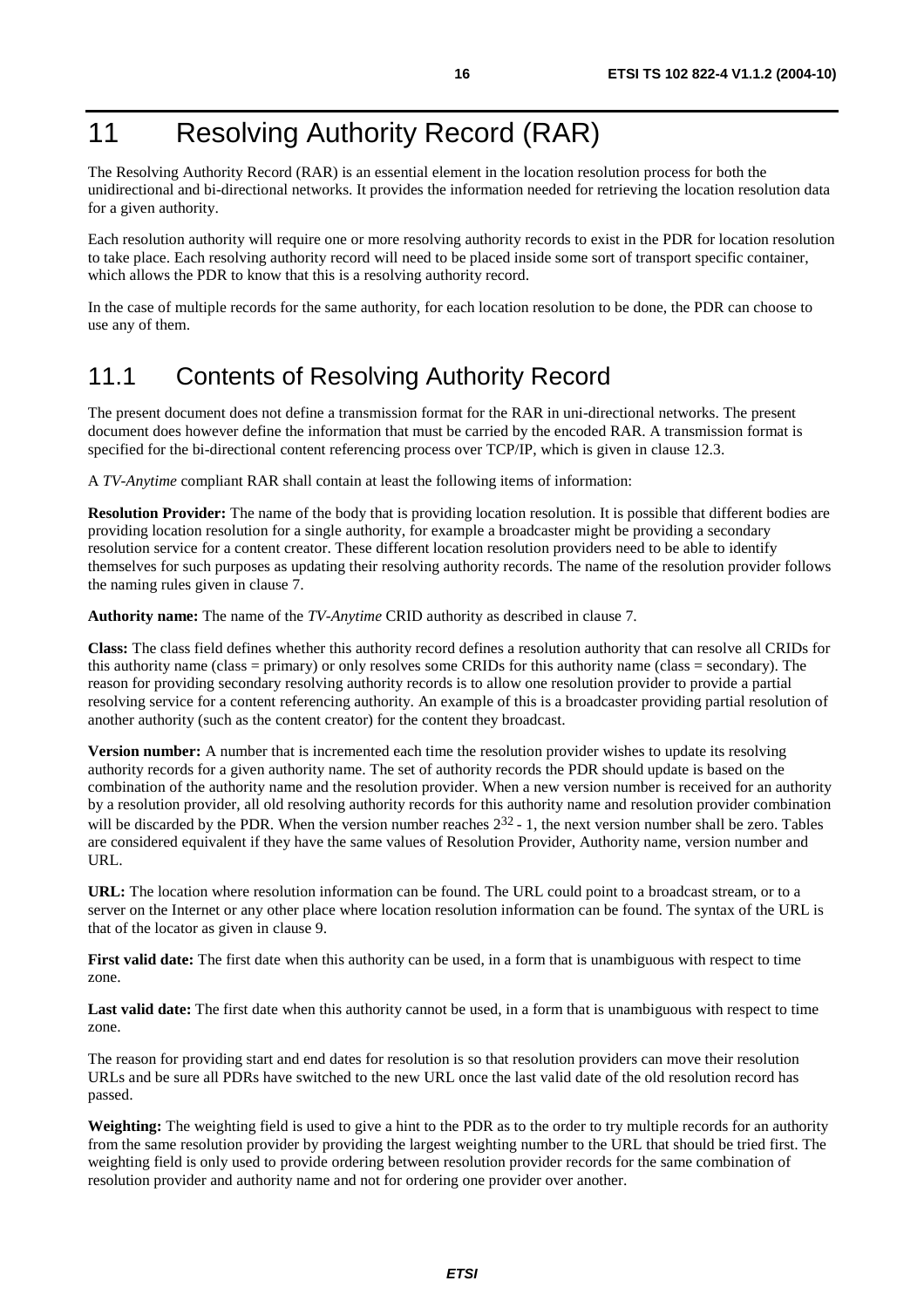| <b>Field Name</b>          | <b>Contents</b>                  |  |
|----------------------------|----------------------------------|--|
| Class                      | Secondary class                  |  |
| Weighting                  |                                  |  |
| First valid date           | 9:30 am 26 September 2000        |  |
| Last valid date            | 6:00 pm 28 November 2000         |  |
| <b>Resolution Provider</b> | tva.resprov.com                  |  |
| Authority name             | lautnam.com                      |  |
| <b>URL</b>                 | http://www.resprov.com/lr/autnam |  |

**Table 11.1: An example Resolving Authority Record** 

# 12 Protocols for Location Resolution

### 12.1 Common Features and Interfaces

This clause defines the features common to location resolution using unidirectional or bi-directional networks. It is included here to provide a context for the details that follow in clauses 12.2 and 12.3, and provides the descriptions of the terms that will be used in these clauses.

### 12.1.1 Resolution Handler

In the *TV-Anytime* environment, content referencing services can be delivered through various delivery systems such as IP networks or broadcast TV. Figure 12.1 shows the concept of a modular resolution system, with multiple resolution handlers as required for specific location resolution transport mechanisms.



**Figure 12.1: CRID Resolution Architecture** 

Figure 12.1 provides a network-transparent method for resolution, with multiple resolution handlers providing the network and protocol-dependent CRID resolution. For example, one resolution method is resolving CRIDs locally, by co-operating with the local storage management system to resolve the location of the locally stored content. Another resolution system might resolve a CRID using external name handling systems via a back channel or an Internet connection. Another system may refer to System Information (SI) tables, which contain mapping tables between CRIDs and locators and are transported in a digital broadcast stream.

It is envisaged that the resolution handler is an extensible resolution mechanism so that in the future when a new location resolution transportation method is developed, it is possible to extend the resolution process by implementing and plugging in a new resolution handler.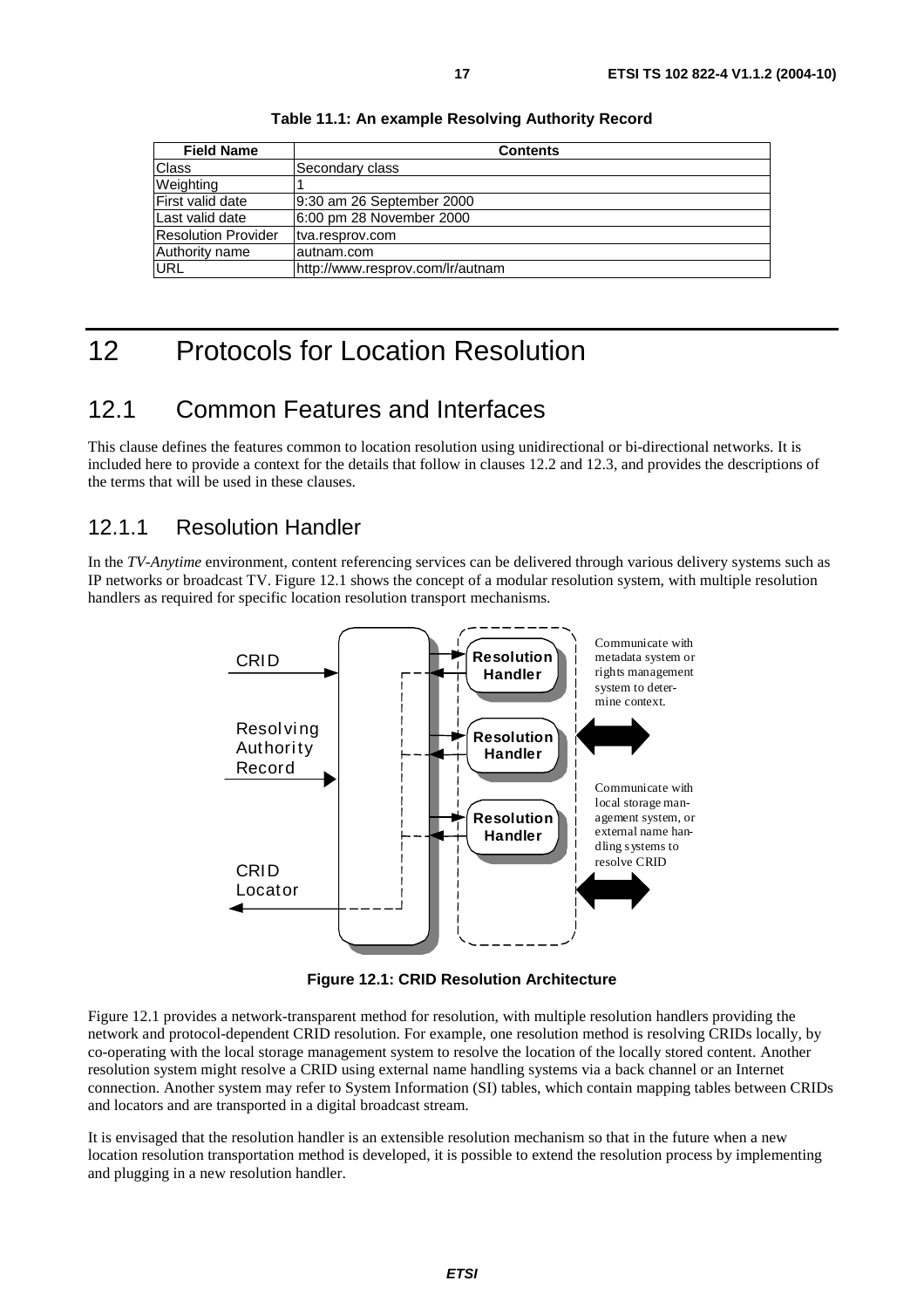Steps in the content referencing process are now summarized:

- 1) The CRID is used to decide which resolution handlers to invoke to resolve this CRID.
- 2) The resolution request is forwarded to the appropriate resolution handlers.
- 3) Each chosen resolution handler tries to resolve the CRID into locators or another set of CRIDs. The resolution process depends on the implementation of resolution handler. As part of this resolution process, the resolution handler may need to communicate with an external system. Some example processes between a resolution handler and an external system are:
	- Resolve the CRID using a mapping table located in the PDR. This method is appropriate for locally recorded contents or cached information from broadcast or IP networks.
	- Resolve the CRID using the broadcast stream.
	- Resolve the CRID via Internet or back channel.

### 12.2 Location Resolution Over Unidirectional Networks

This clause of the specification defines the common features of resolution handlers that work with unidirectional networks. Each resolution handler using a unidirectional network will have a dynamic behaviour similar to the one given in the flow chart figure 12.3.



**Figure 12.2: Dynamic Behaviour of Resolution Handler using Unidirectional Network**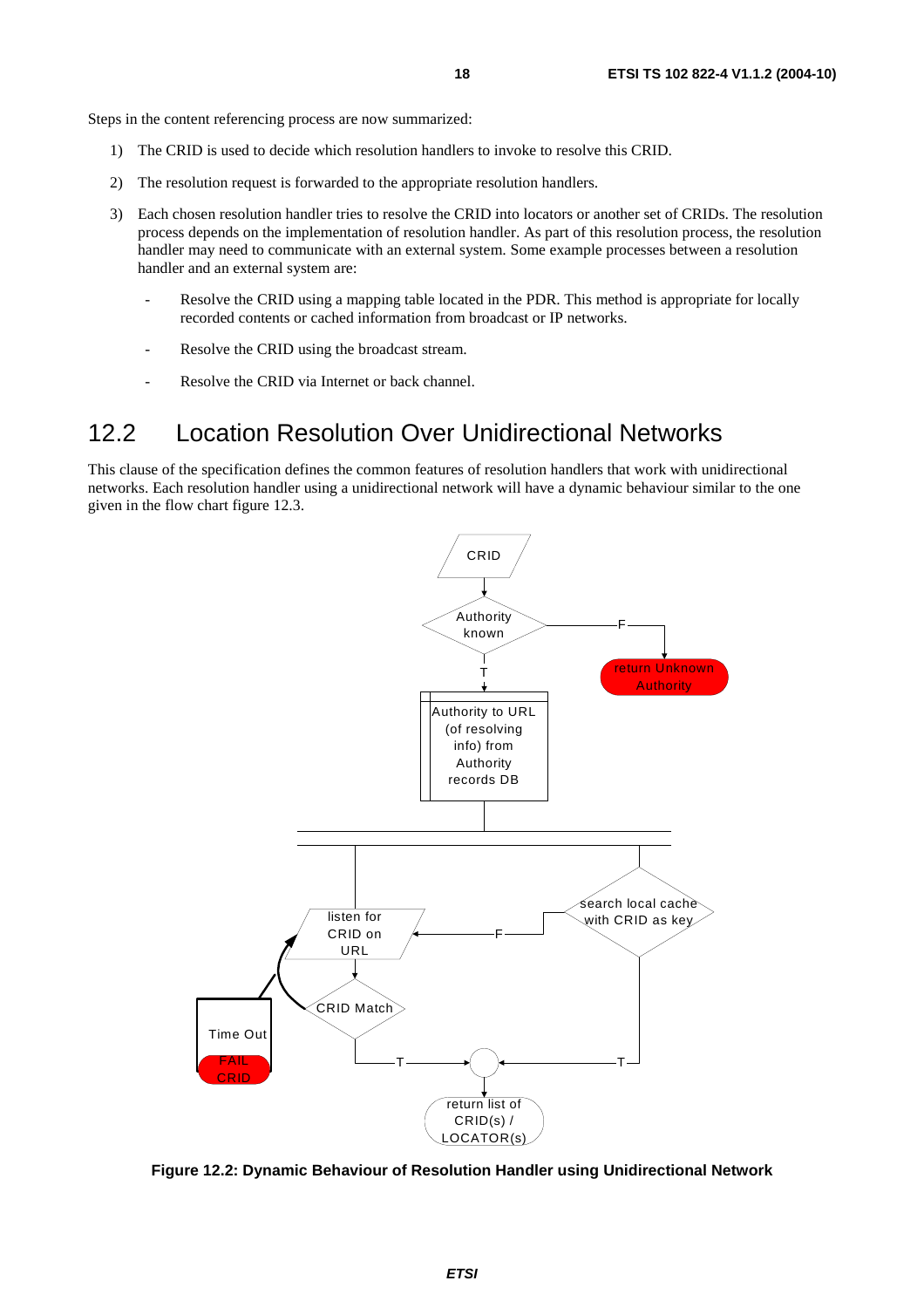The first step of location resolution in a unidirectional system is for the PDR to learn where it can receive location resolution information. This location is provided by the resolving authority record, which will need to be broadcast to the PDR at some known location. Failure to find any authority records for the given CRID's authority will result in a failure to resolve CRIDs created by that authority.

Once this resolving authority record has been located, the PDR will know where to listen for location information for the given CRIDs' authority (by using the URL field of the appropriate authority record).

The PDR will have to choose one or more resolution handlers to use for resolving the desired CRID, as it will need to pick the resolution handlers that can understand the protocols used to carry the location resolution information. An example of this choice is the PDR choosing the DVB resolution handler if the resolution record says that resolution information is being sent on a DVB transport stream.

It is likely that a PDR implementation will also use the local resolution handler in case the content the CRID refers to is already available locally.

The information that will be sent in the unidirectional location resolution stream shall be in the form of a table that consists of CRID to message mappings. Each input CRID will output to a message that shall contain a status field. When the status field contains a value to indicate that the input CRID is valid, the message shall contain one or more CRIDs, or one or more locators.

A *TV-Anytime* compliant unidirectional location resolution stream shall contain a stream of matched pairs of:

**CRID Message** 

Each message shall at least contain:

#### **Table 12.1: Location Resolution Message Format for Unidirectional System**

| Field         | <b>Description</b>                                                                                                                                           |
|---------------|--------------------------------------------------------------------------------------------------------------------------------------------------------------|
| <b>Status</b> | "CRID is resolved" (resolution list follows).<br>"discard CRID" (E.g. CRID is no longer valid).<br>l"resolve after date <xxx>" (keep CRID, try later).</xxx> |

### If Status = CRID is resolved:

| <b>Field</b>                 | <b>Description</b>                                                         |
|------------------------------|----------------------------------------------------------------------------|
|                              | "all" (all items of the following list must be acquired)                   |
| <b>Acquisition directive</b> | "any" (any item from the following list may be acquired as they are        |
|                              | alternative locations for the same content).                               |
| A list of CRIDs or           | CRIDs will conform to the syntax given in clause 8.                        |
| a list of Locator(s)         | Locators will conform to the syntax given in clause 9.                     |
|                              | Optionally, each locator can have an associated instance metadata          |
|                              | identifier.                                                                |
|                              | Is the list complete?                                                      |
| <b>Resolution complete</b>   | yes (CRID is completely resolved)                                          |
|                              | (e.g. this is the last episode of the series)                              |
|                              | no (CRID might resolve into more items at a later date)                    |
| <b>Re-resolution date</b>    | Date after which the PDR should attempt to re-resolve the CRID. This field |
|                              | is only meaningful when the Resolution Complete flag is set to "no". This  |
|                              | date shall be unambiguous with respect to time zone                        |

#### If Status = "Resolve after date"

| <b>Field</b> | <b>Description</b>                                                                                                                           |
|--------------|----------------------------------------------------------------------------------------------------------------------------------------------|
| Date         | The date and time on or after which the PDR should try to re-resolve the<br>CRID. This field shall be unambiguous with respect to time zone. |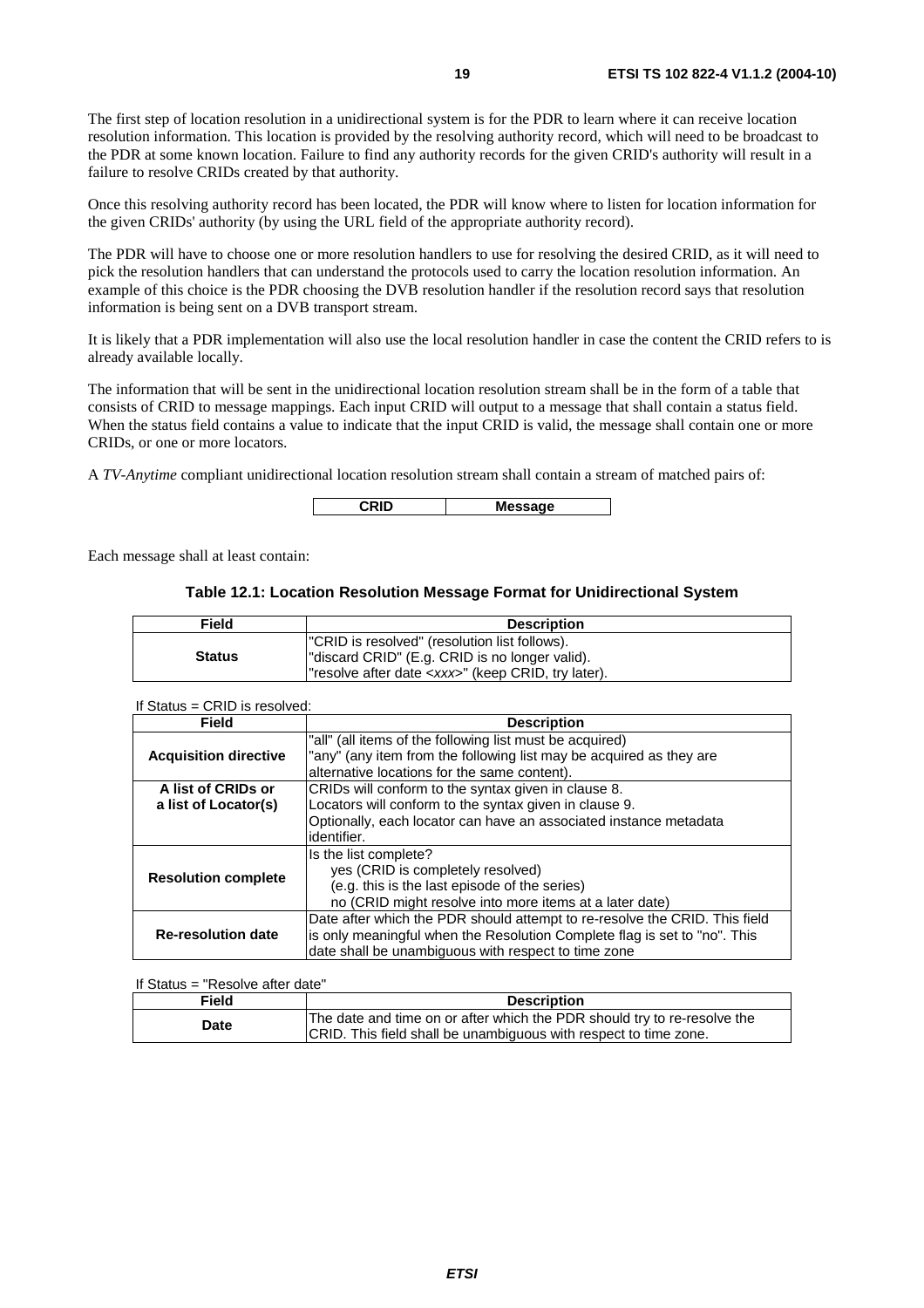Table 12.2 describes the acquisition behaviour of a PDR in response to the status flags

| <b>Acquisition Directive</b> | <b>Resolution Complete</b> | <b>Description</b>                                                                                       |
|------------------------------|----------------------------|----------------------------------------------------------------------------------------------------------|
| All                          | No                         | Acquire all items in list and await further items.                                                       |
| All                          | Yes                        | Acquire all content items, after which acquisition<br>of this CRID is complete.                          |
| Any                          | No                         | Select any of current item list (after which the<br>acquisition is complete) or await additions to list. |
| Any                          | Yes                        | Select any one of the list items after which the<br>acquisition is complete.                             |

**Table 12.2: Interpretation of Status Flags** 

### 12.2.1 Guidance on use of Resolution Status Flags

CRIDs that when resolved translate into one or more CRIDs, with the acquisition directive of "all" and have the resolution complete flag set to "no" can be used for grouping of content that changes over time, for example a TV series. Such a group CRID may continue with its resolution complete flag set to "no" for a long period of time if the series has no planned end. It is permissible for a PDR to allow the user to view the content the PDR has acquired for this incomplete group CRID.

A CRID that resolves into one or more locators should not be used for an ongoing group (such as a series) as the PDR will assume that when the acquisition directive is set to "all" it must acquire all the parts of the content specified by the list of locators before that content is fully acquired, and hence viewable by the user.

| <b>Resolution type</b> | <b>Acquisition directive</b> | <b>Description of PDR behaviour</b>                                                                                                                              |
|------------------------|------------------------------|------------------------------------------------------------------------------------------------------------------------------------------------------------------|
| CRID to CRID(s)        | All                          | All result CRIDs should be acquired. Each result<br>CRID can be considered either as its own content<br>litem or as part of the group.                           |
| CRID to CRID(s)        | Any                          | Any of the result CRIDs can be acquired as they are<br>considered equivalent by the authority that created<br>this CRID.                                         |
| CRID to Locators(s)    | All                          | All items must be acquired before the content is<br>complete. It is an implementation choice as to<br>whether a PDR will allow viewing of incomplete<br>content. |
| CRID to Locators(s)    | Any                          | Select any one of the locators as they are<br>considered equivalent by the authority that created<br>this CRID.                                                  |

**Table 12.3: PDR behaviour in response to acquisition directive** 

It is an implementer's option as to whether the PDR will always go to the unidirectional stream for location resolution, or provide some local caching mechanism. This caching mechanism might be to cache resolved CRIDs, or to cache the unidirectional stream in case it is needed later. This cached information might be used by the resolution handler that handles the unidirectional stream or by creating another resolution handler that uses locally cached data.

### 12.3 Location Resolution Over Bi-directional Networks

In order for a PDR to use the location resolution services over bi-directional networks it is necessary to define a protocol to allow the PDR to initiate a connection and then transfer requested data between itself and a resolution service located at a remote server.

This clause specifies how a PDR can discover the location of such a server on a bi-directional network and the TVA protocol to achieve the appropriate *TV-Anytime* data transfers over such a network.

This clause does not specify how content is retrieved over a bi-directional network.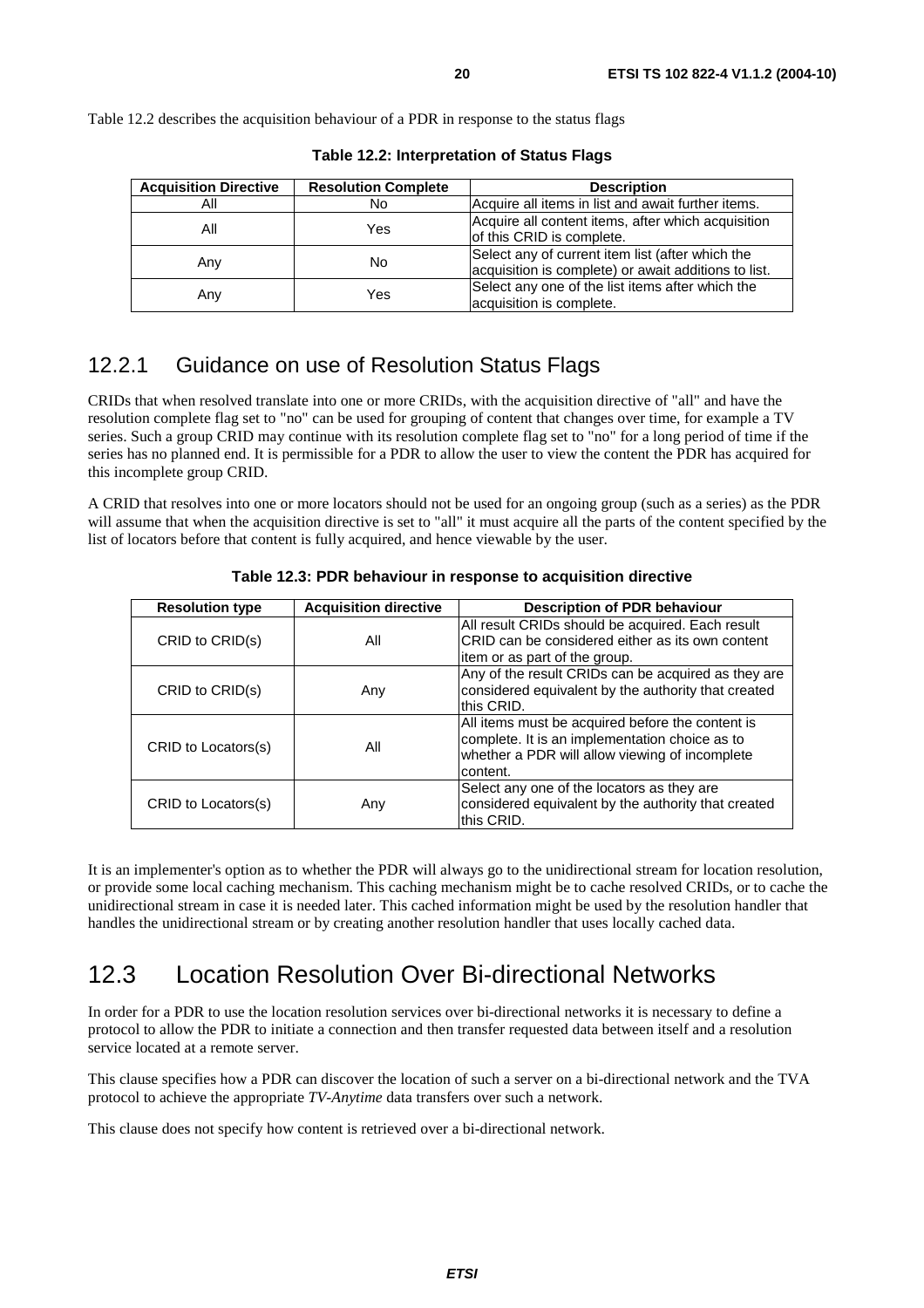### 12.3.1 Generic Bi-directional Resolution Server Discovery

This discovery stage may not be required by all network implementations.

Given a CRID to resolve, the first step is to find a server that might be able to resolve this CRID. The process of server discovery is based on using the authority name from the CRID.

The present document makes the assumption that the CRID the PDR has been asked to resolve is from an authority completely new to the PDR, so that it has no prior knowledge of where to get this CRID resolved. In an actual implementation there may be some sort of caching of previous server discoveries, but the exact nature of this caching is implementation specific.

In the following example, an intermediate server is contacted to discover the address of the location resolution server.



**Figure 12.3: Example of Location Resolution Server Discovery** 

### 12.3.2 Generic Bi-directional Request to Resolution Server

Once the resolution server has been discovered, the next step is to communicate with this resolution server. The inputs to the server will be a list of one or more CRIDs to resolve, and optional flags to specify how the response should be created.

The *TV-Anytime* defined optional flags are:

- 1) SubmittedCRID.
- 2) Result.

| <b>Value of SubmittedCRID flag</b> | <b>Description</b>                                              |
|------------------------------------|-----------------------------------------------------------------|
|                                    | No descriptive metadata about the CRIDs being submitted shall   |
|                                    | be returned with the resolution information.                    |
|                                    | Instances of the ProgramInformationTable or                     |
|                                    | GroupInformationTable schemas shall be returned which           |
|                                    | describe the submitted CRIDs, if the location resolution server |
|                                    | has this information.                                           |
| All other values                   | lReserved.                                                      |
|                                    |                                                                 |

**Table 12.4: Submitted CRID Flag Description**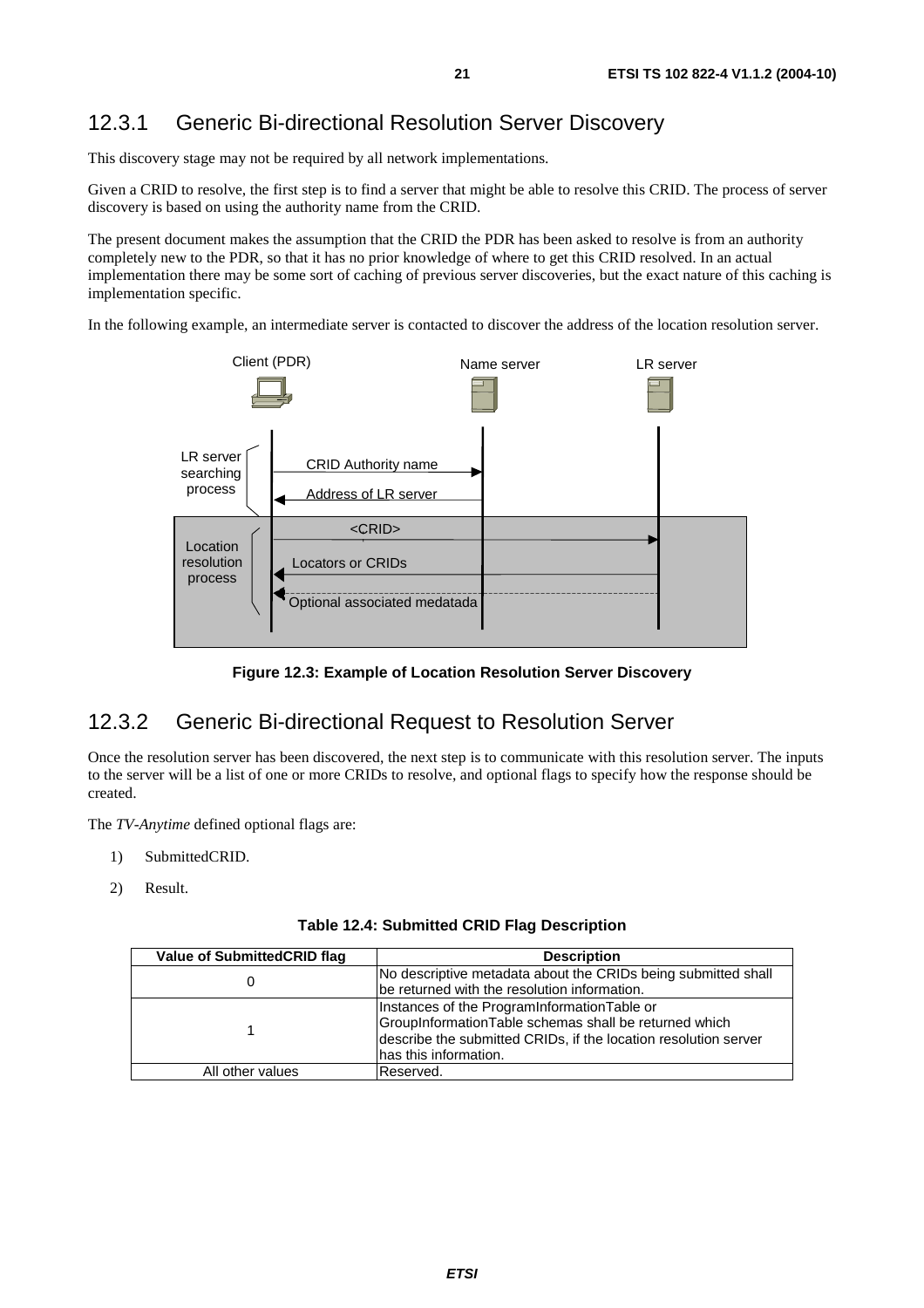| Value of Result flag | <b>Description</b>                                                |
|----------------------|-------------------------------------------------------------------|
| 0                    | No descriptive metadata about the results from the location       |
|                      | resolution shall be returned with the resolution information.     |
|                      | If the submitted CRID resolves into further CRIDs, instances of   |
|                      | the ProgramInformationTable or GroupInformationTable              |
|                      | schemas shall be returned for each resolved CRID, if the location |
|                      | resolution server has this information.                           |
|                      | If the submitted CRID resolves into locators, instances of the    |
|                      | ProgramLocationTable schema shall be returned for each            |
|                      | locator, if the location resolution server has this information.  |
| All other values     | Reserved.                                                         |

**Table 12.5: Result Flag Description**

If any of the optional flags are not present they are assumed to have a value of zero.

### 12.3.3 Generic Bi-directional Response From Resolution Server

The resolution server will respond with one of three possible types of information:

- 1) The result from resolving the CRID. The response will contain instance(s) of XML schemas defined in TS 102 822-3-1 [10] and in annex A of the present document. The permitted response schemas are listed later in this clause.
- 2) A Resolving Authority Record (RAR). The PDR should store this RAR using the rules given in the unidirectional model, and then contact the server given by the URL field of the RAR.
- 3) A re-direct. The resolution server will return a message that gives the address of another location resolution server to contact.

In case (1) and case (3) where a PDR does not receive a RAR, the PDR shall assume the location resolution server is a primary class server, and follow the appropriate rules given in the present document for primary class resolution servers.

The permitted instantiated elements of the XML schemas defined in TS 102 822-3-1 [10] and in annex A of the present document are:

- GroupInformationTable.
- ProgramInformationTable.
- ProgramLocationTable.
- ContentReferencingTable.

When an XML instance document is returned by the location resolution server, an instance of a ContentReferencingTable that contains CRIDResult or LocationsResult for each CRID submitted shall be returned. When indicated by the SubmittedCRID and Result flags, instances of GroupInformationTable, ProgramInformationTable and ProgramLocationTable may also be returned.

The results may be returned in any order the location resolution server desires and not necessarily the order in which the PDR specified in the request to the server.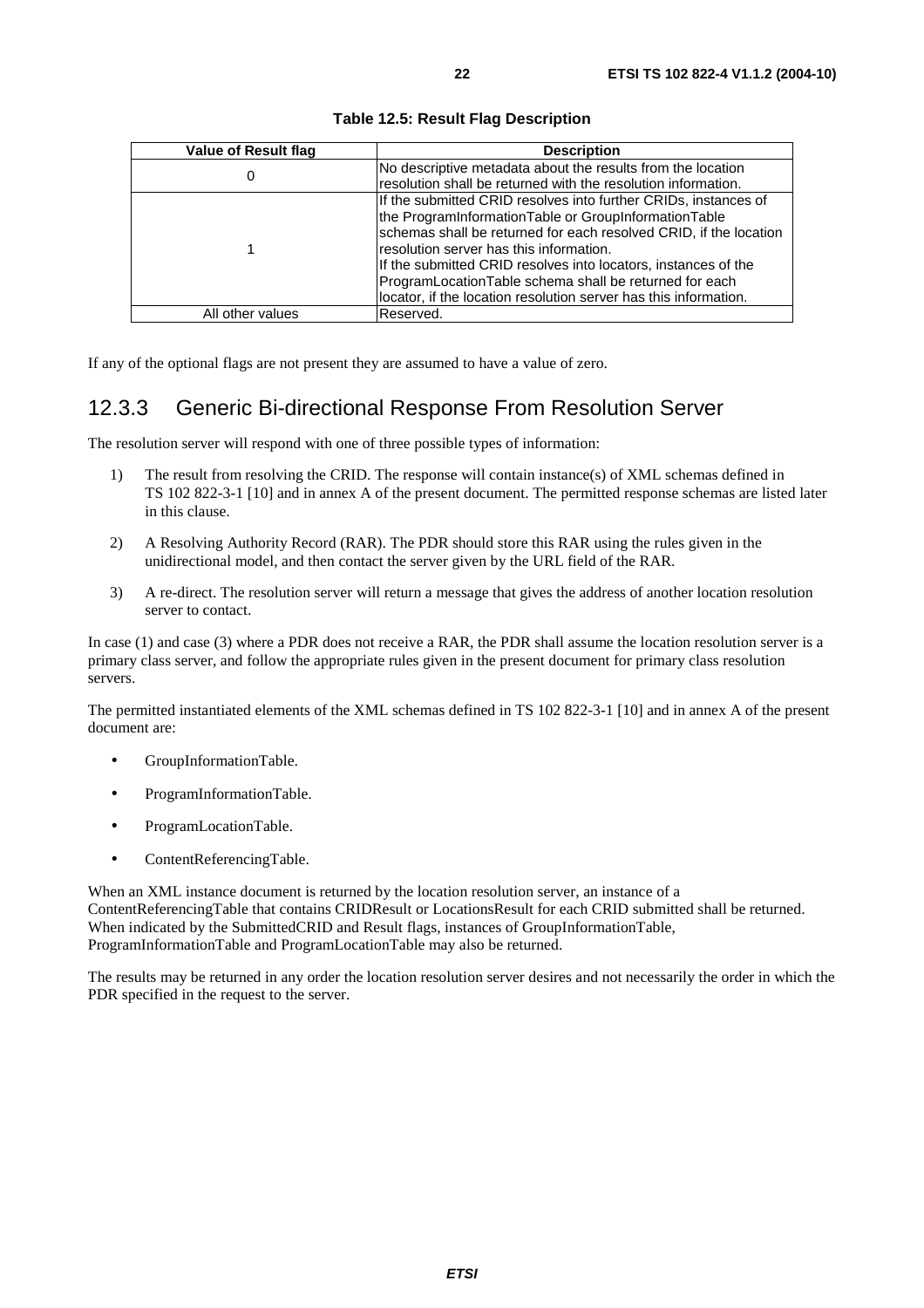### 12.3.4 Dynamic Behaviour of PDR and Location Resolution Server

For the case where the PDR is connected to a bi-directional network there is a need to specify some aspects of the dynamic behaviour of location resolution requests in a *TV-Anytime* compliant PDR. This is required in order to avoid large numbers of PDRs all trying to contact the same location resolution server at the same moment in time.

As well as a PDR having a prescribed manner to avoid excess loading of a location resolution server, it is advisable that a location resolution provider takes certain steps in their implementation to aid the reduction of large instantaneous loads on their servers. When a server returns a response that indicates a CRID should be resolved again at a future date, it is advisable for the server not to return the same time and date information to all clients requesting this CRID, as they will then all try to contact the server at the same moment in time.

It should be noted that a PDR, in addition to receiving location information from a bi-directional network, might also be receiving information from one or more broadcast networks. When receiving information from a broadcast chain, there is the potential for many PDRs to all receive the same time and date for re-resolution.

In order to reduce the effect of instantaneous server loading, the PDR will need to implement a dynamic behaviour that does not cause overloading of a location resolution server by frequent repeated access to the same server.

#### 12.3.4.1 Requirements for PDR dynamic behaviour

- 1) When the date and time for re-resolution arrives, the PDR shall wait a further random amount of time before contacting the location resolution server. This is required in order to reduce the chances of the location resolution server being swamped by many PDRs contacting it at the same moment in time.
- 2) If the location resolution server returns a re-resolution time and date that is in the past, the PDR shall wait a random amount of time before contacting the location resolution server again.
- 3) If the location resolution server is unavailable, the PDR shall assume the response for the CRIDs being resolved is "resolve again at a later date". The date and time at which to re-resolve is based on the current date and time plus a random amount of time.
- 4) When a location resolution server returns information to specify that the CRID is unknown and this location resolution server is a secondary class server, and the PDR wishes to try this server again, the PDR shall wait a random amount of time before trying again.
- 5) When a location resolution server returns information to specify that the CRID is unknown and this location resolution server is a primary class server, the PDR should cease trying to resolve this CRID as it will never be resolvable.
- 6) The random time interval generator algorithm inside a given manufacturer's PDR should not be configured in such a manner that all their PDRs have identical random time interval sequences. Testing compliance to this requirement is not specified in the present document.
- 7) The standard deviation of the random time interval generator shall be at least 10 minutes. Testing compliance to this requirement is not specified in the present document.

Annex B describes a candidate for the dynamic behaviour of the PDR when communicating with a remote location resolution server.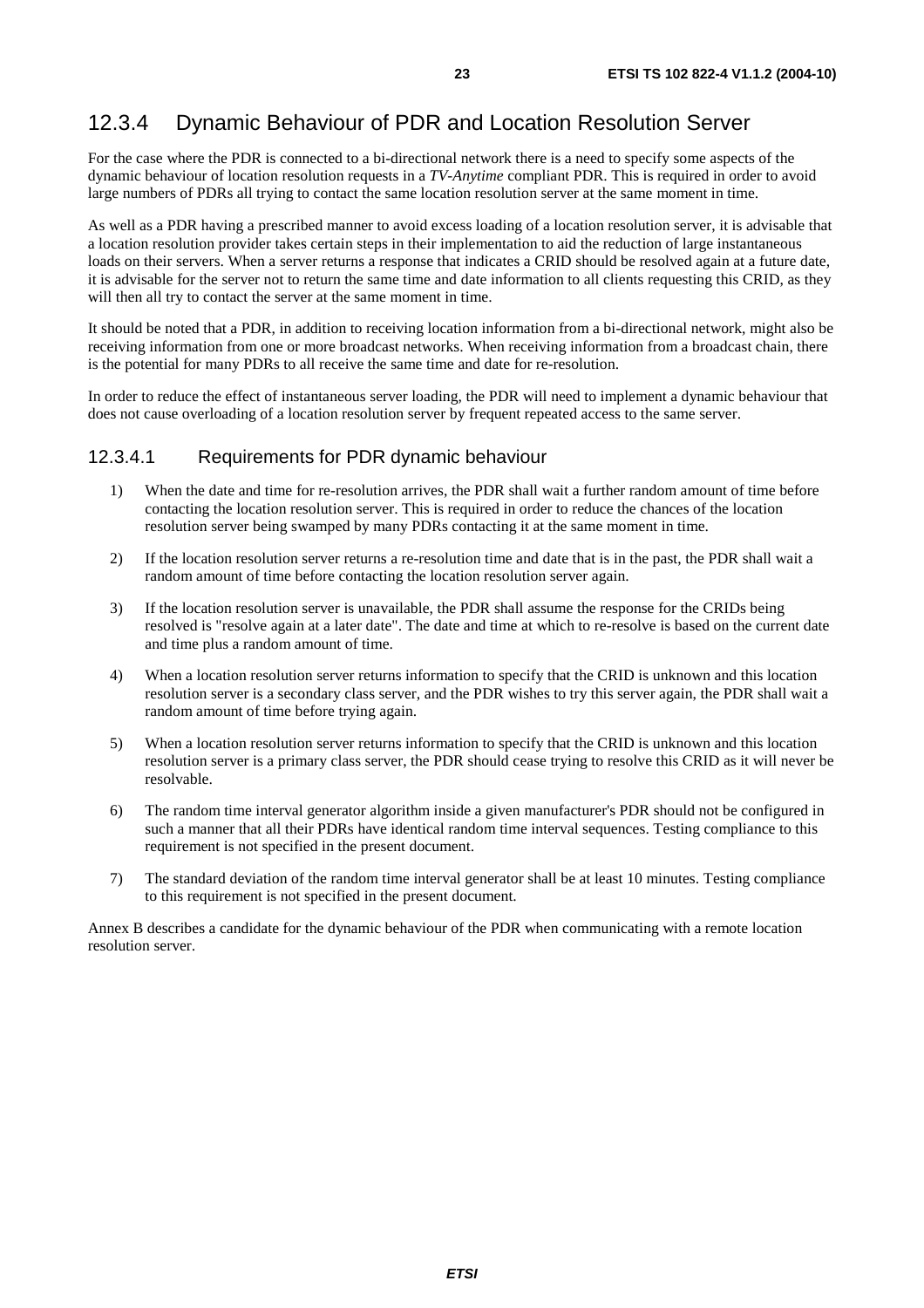### 12.3.5 TCP/IP Based Resolution Server Discovery

As the <DNS name> part of the authority name is a name that is a registered Internet domain name, the mechanisms defined for DNS name lookup can be used as part of the server discovery phase.



**Figure 12.4: Stages of TCP/IP Based Resolution Server Discovery** 

#### 12.3.5.1 Internet Service Discovery Query (RFC 2782)

RFC 2782 [6] provides an expansion of the DNS (see RFC 1591 [2]) system that is used to allow Internet connected machines to find mail servers. In addition to being able to search for Mail eXchange (MX) records, it is also possible to Search for seRVice (SRV) records.

An RFC 2782 [6] compliant query is made up of several parts, namely:

#### **\_Service.\_Protocol.Name**

For example a query for an HTTP server for example.com would be "\_http.\_tcp.example.com". The DNS server will respond with the host name and port number corresponding to the network location at which the requested service can be found. In the previous example, the return might be "webserver2.example.com on port 80".

### 12.3.5.2 TV-Anytime Location Resolution Service Query

The name for the *TV-Anytime* location resolution service is "lres" which is a shortened version of "location resolution". The use of a shortened name is adopted, as there is a limit of 512 characters for a DNS response in some DNS client implementations.

The complete query name will look like:

#### **\_lres.\_tcp..***<CRID authority>*

For example, given the CRID "crid://europe.example.com/9afc2", the query string would be "\_lres.\_tcp.europe.example.com" which would be sent to a DNS server that provides lookups for "europe.example.com".

Another example, would be, given the CRID "crid://example.co.uk/9afc2", the query string would be "\_lres.\_tcp.example.co.uk" which would be sent to a DNS server that provides lookups for "example.co.uk".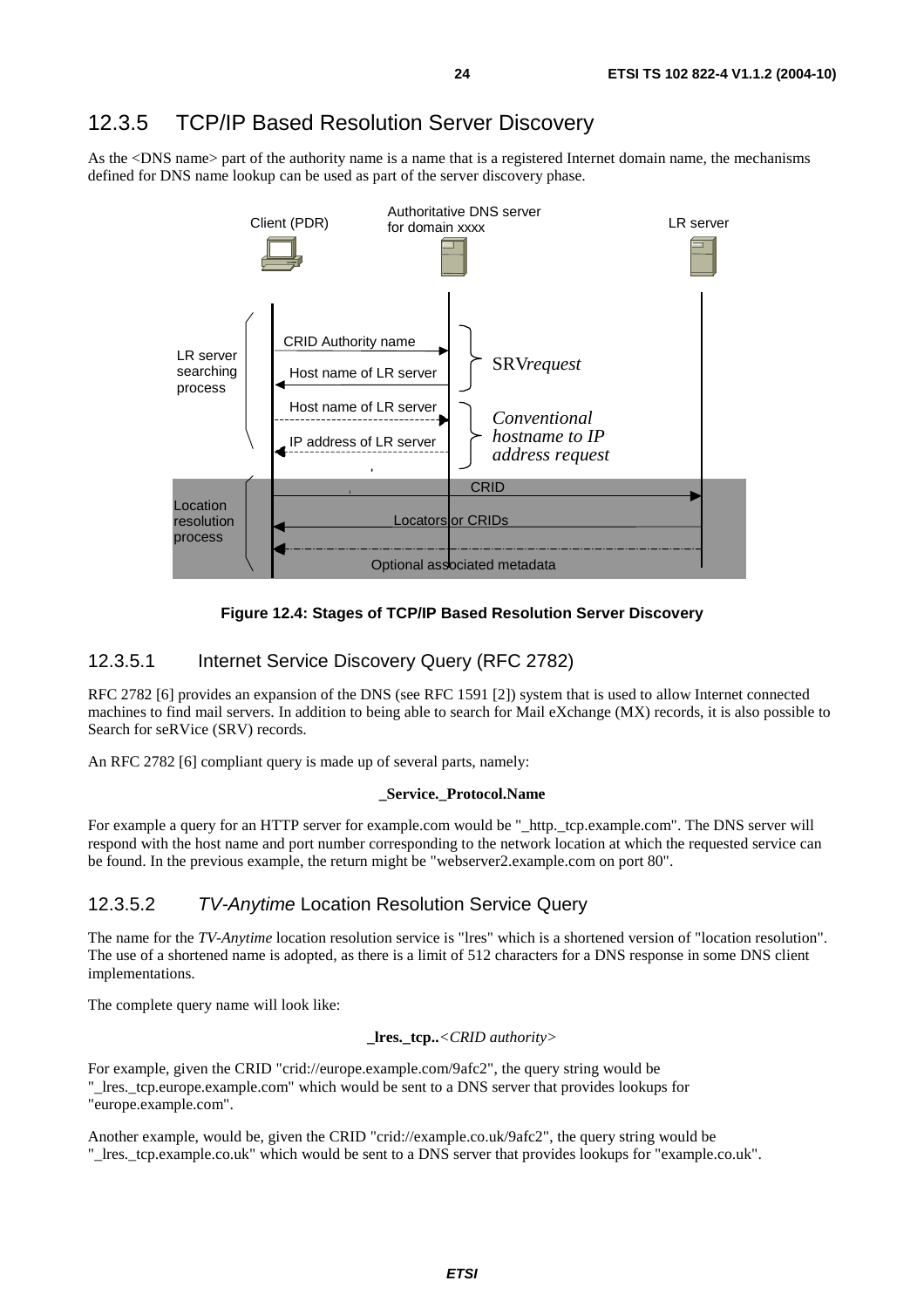### 12.3.6 TCP/IP Based Request to Resolution Server

The protocol for sending a request to the location resolution server is based on the HTTP protocol (see RFC 2068 [3]. The format of the query string shall follow that generated by the submission of an HTML form using a GET request:

#### *http://<Path\_to\_server\_script>***?***[key=value]***&***[key=value]*

where the key/value pair is repeated as required. The key is case sensitive and shall be represented using the exact case given for each key as specified in this clause.

The precise specification for encoding the key-value pairs into the HTTP URL is given in clause 17.13 of the HTML 4 specification [7]. It is the option of the location resolution service provider to implement this service using any server side technology they wish (CGI scripts, Java servlets etc.).

Each key shall be one of:

| Key                  | <b>Description</b>                                                                                                                                       | Allowable value                                      |
|----------------------|----------------------------------------------------------------------------------------------------------------------------------------------------------|------------------------------------------------------|
| <b>CRID</b>          | The CRID to resolve                                                                                                                                      | A CRID inside quotes                                 |
| <b>SubmittedCRID</b> | Used to specify whether<br>metadata on the CRID being<br>resolved is desired. See<br>clause 12.3.2 for semantics of<br>this flag.                        | A number. See clause 12.3.2 for<br>lallowed values.  |
| Result               | Used to specify whether<br>metadata is required for each of<br>the results from resolving this<br>CRID. See clause 12.3.2 for<br>semantics of this flag. | IA number. See clause 12.3.2 for<br>lallowed values. |

#### **Table 12.6: Key definitions for HTTP URL encoding**

It is permissible to resolve multiple CRIDs in one HTTP request by using multiple "CRID" keys in the URL, but the "SubmittedCRID" and "Result" keys may only be specified once in a request as they affect all CRIDs being resolved.

For the first connection to a location resolution server after the DNS based server location phase, the <path to server> is the hostname, a colon character, the textual representation of the port number followed by a slash. If the port number is 80, the colon and port number may be omitted.

For example, if the DNS server returned host name "computer2.example.com" on port 1234, the <path to server> would be:

#### computer2.example.com:1234/

When a location resolution server provides a re-direct using an HTTP redirect, the <path to server> is the URL returned by the "Location" header of the HTTP redirect response.

For example, if the HTTP response was:

Location http://redirect.example.com/tva/lr

The <path to server> would be:

redirect.example.com/tva/lr

When a location resolution server provides a re-direct using the RAR, the  $\langle$  path to server $\rangle$  is the URL field from the RAR.

For example, if the URL field of the RAR contained the value:

http://kaas.example.nl/scripts/resolution.cgi

the <path to server> would be:

kaas.example.com/scripts/resolution.cgi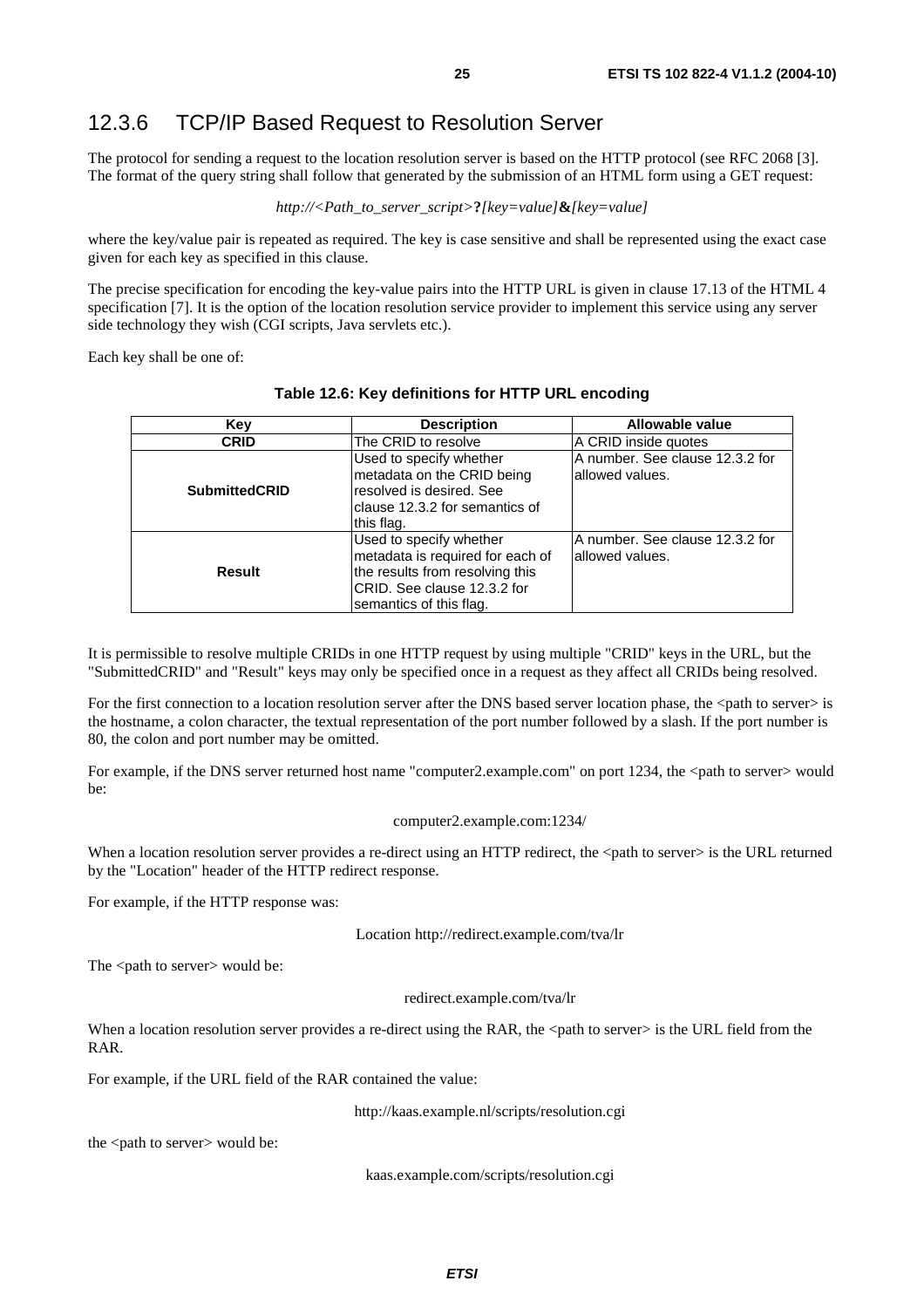Examples of valid complete URLs are:

http://computer2.example.com:1234/?CRID="crid://example.com/abc123"

http://broadcaster.com/?CRID="crid://broadcaster.com/abc123"&CRID="crid://broadcaster.com/def456"

http://kaas.example.com/scripts/resolution?CRID="crid://example.com/abc123"&Result=1

http://redirected.example.com/tva/lr?CRID="crid://example.com/abc123"&SubmittedCRID=1

#### 12.3.6.1 Further Requirements on a PDR HTTP Client

The PDR shall at least implement the HTTP v1.0 specification (see RFC 1945 [4]) for issuing a GET request to the server. In addition to the requirements of HTTP v1.0, the PDR shall also send the HTTP v1.1 header of "host" and the HTTP v1.0 header "user-agent".

The HTTP client in the PDR shall support at least the following MIME type:

• text/xml

```
EXAMPLE 1: The HTTP client will need to send an accept command with at least the following components:
```
Accept: text/xml

In order to permit the secure transfer of resolution requests from the PDR to the location resolution server and secure results from the location resolution server, the PDR and location resolution server may negotiate the secure HTTP protocol as given in RFC 2660 [5].

If the PDR supports decoding of an encoded response from the resolution server (e.g. decompressing a compressed response), the PDR shall indicate this by sending an HTTP "Accept-Encoding" header.

EXAMPLE 2: A HTTP client capable of decompression would send a header containing:

Accept-Encoding: x-compress; x-zip

### 12.3.7 TCP/IP Protocol for Response from Resolution Server

The response from the location resolution server will be based on the HTTP v1.0 specification (see RFC 1945 [4]).

The response from the server can be one of three possible types:

- 1) The result of resolving the CRIDs sent to the server.
- 2) An HTTP re-direct to allow the distribution of services amongst a number of machines.
- 3) A standard Resolving Authority Record (RAR) to facilitate PDR caching, server load balancing, dynamic server administration and cross platform capability.

The use of a MIME type given by the "Content-Type" HTTP header shall be used to indicate which of the two possible server responses (type 1 or type 3) is being returned.

#### 12.3.7.1 Case 1: Returning the Result of Resolving CRIDs

If the response from the location resolution server is the result of resolving the CRIDs requested by the PDR, one or more instances of the content referencing XML Schema as defined in the present document or in TS 102 822-3-1 [10] shall be returned.

The MIME type returned by the location resolution server shall be text/xml.

EXAMPLE: One of the response lines from the HTTP server will be:

Content-Type: text/xml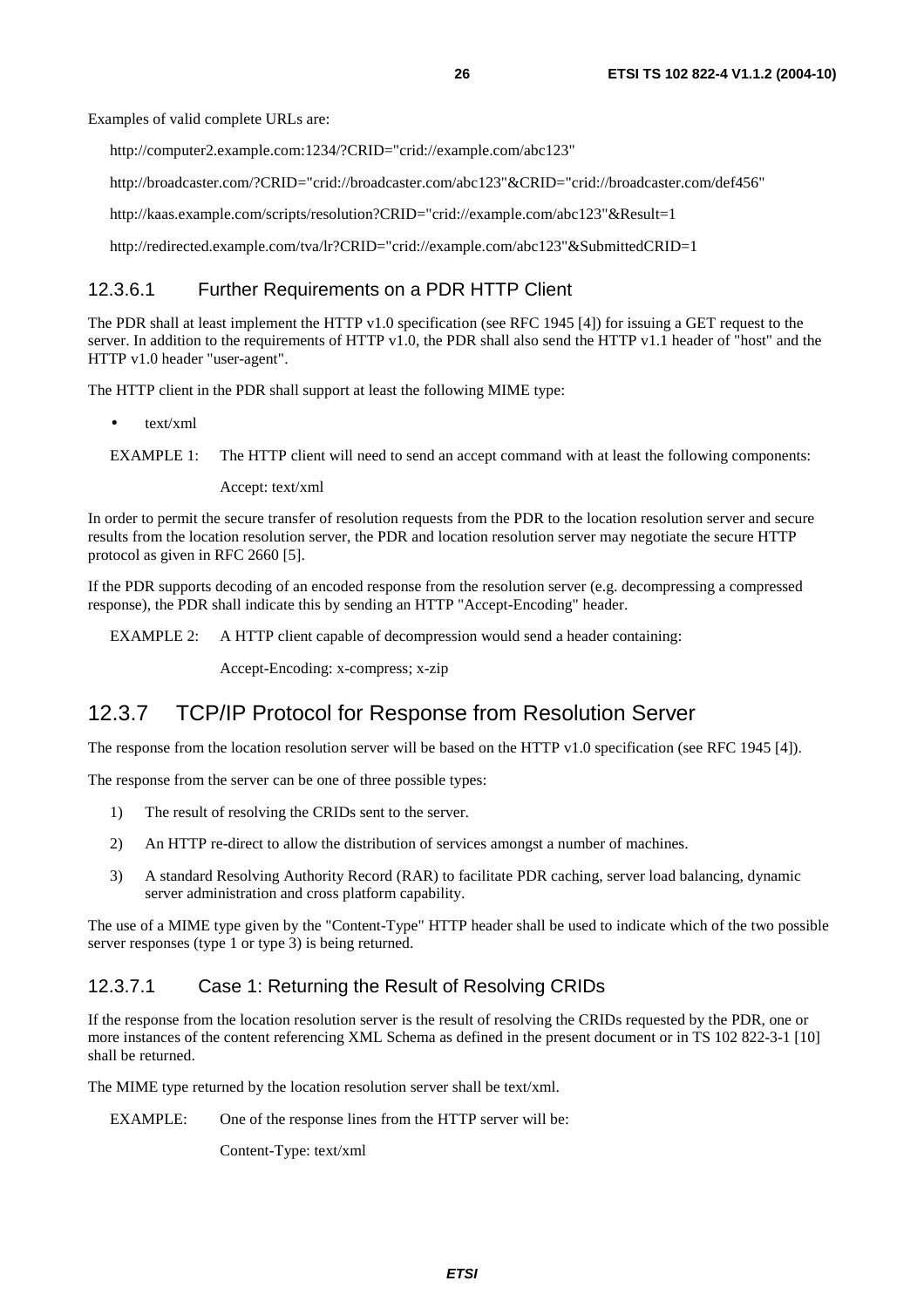### 12.3.7.2 Case 2: Returning an HTTP Re-direct

Use of the HTTP redirect commands (HTTP error codes 300 to 399) may be used by the location resolution server to indicate that the PDR should disconnect and connect to a different location resolution server. The reason for providing this functionality is so that a location resolution provider can redirect their resolution requests based on the CRID being resolved rather than just the authority name (which can be re-directed during the DNS lookup phase of CRID resolution).

The "location" response header shall be used to indicate where the PDR should contact.

#### EXAMPLE: Location: http://www.example.com/tvaresolve

When the PDR has been re-directed from its initial location resolution server, it should provide a HTTP v1.0 "Referer" header containing the location of the server it has been redirected from, to the new server.

#### 12.3.7.3 Case 3: Returning a Resolving Authority Record.

In the case returning a resolving authority record, the MIME type shall be text/xml and the response shall consist of an instance of a ResolvingAuthorityRecordTable conforming to the syntax specified in clause A.1.2.

#### 12.3.7.4 Encoding Server Response

It is permissible for the response from the server to be encoded, for example by compressing or encrypting the XML instance document. The "Content-Type" response header does not change, but rather the "Content-Encoding" gives the encoding that has been performed on the data. The exact form of encoding used is not specified in the present document and it is the responsibility of the HTTP client and server to negotiate commonly understood encoding systems.

#### EXAMPLE: Content-Type: text/xml

Content-Encoding: x-zip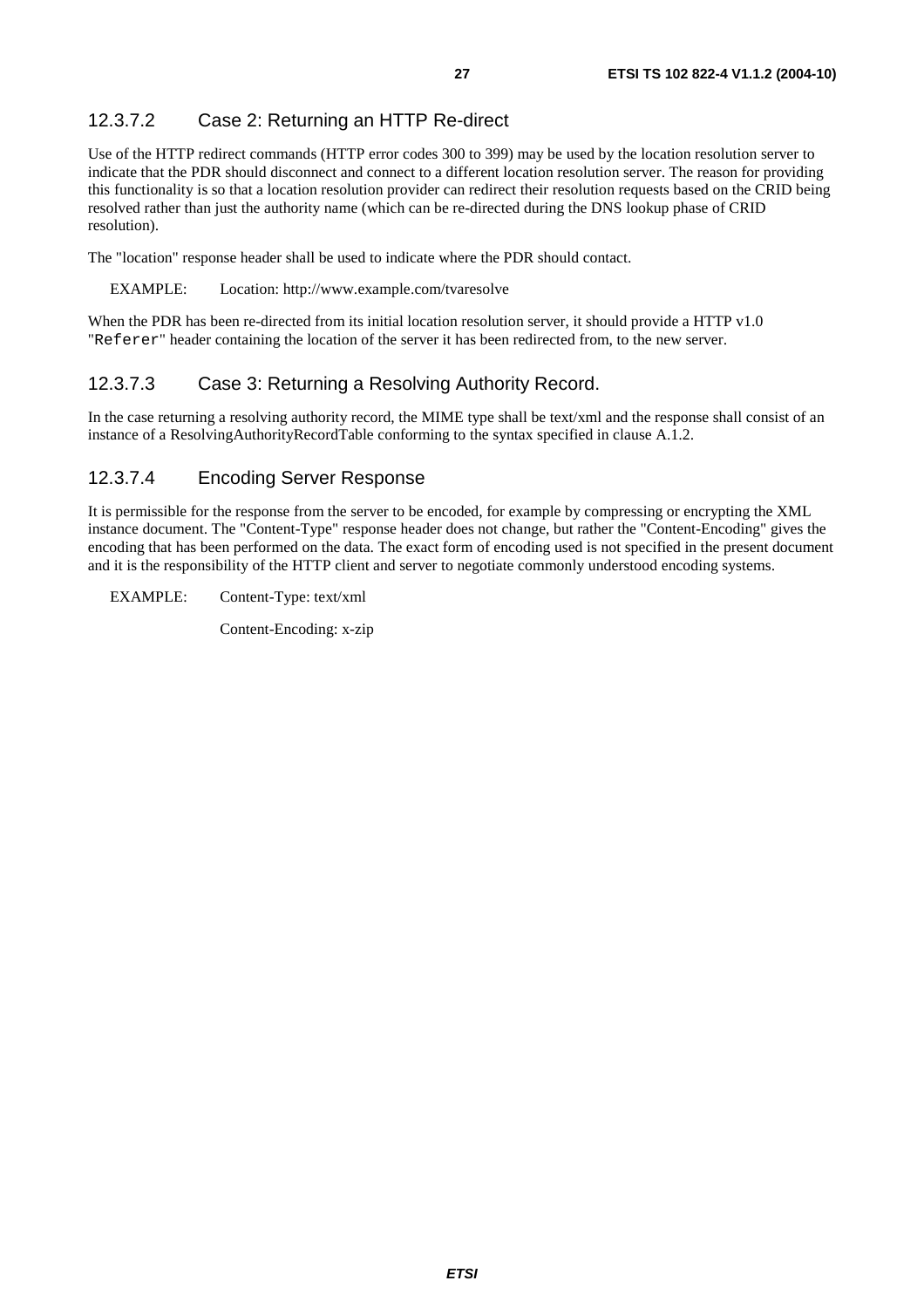# Annex A (normative): XML Schema for Content Referencing

# A.1 Schema Definition

In this clause, we define the normative content referencing schema. Instances of this schema are used during the location resolution process via bi-directional networks.

### A.1.1 Location Resolution Schema

```
<?xml version="1.0" encoding="UTF-8"?> 
<schema targetNamespace="urn:tva:ContentReferencing:2004" 
xmlns:metadata="urn:tva:metadata:2004" xmlns="http://www.w3.org/2001/XMLSchema" 
xmlns:CR="urn:tva:ContentReferencing:2004"> 
<element name="ContentReferencingTable" type="CR:ContentReferencingTableType"> 
     <annotation> 
       <documentation>A document conforming to the TV Anytime content referencing 
specification</documentation> 
     </annotation> 
   </element> 
   <complexType name="ContentReferencingTableType"> 
     <sequence> 
       <element name="Result" type="CR:ResultType" minOccurs="0" maxOccurs="unbounded"/> 
     </sequence> 
     <attribute name="version" type="float" use="required"/> 
   </complexType> 
   <simpleType name="AcquisitionDirectiveType"> 
     <restriction base="string"> 
       <enumeration value="all"/> 
       <enumeration value="any"/> 
     </restriction> 
   </simpleType> 
   <simpleType name="ResolutionStatusType"> 
     <restriction base="string"> 
       <enumeration value="resolved"/> 
       <enumeration value="discard CRID"/> 
       <enumeration value="cannot yet resolve"/> 
       <enumeration value="unable to resolve"/> 
     </restriction> 
   </simpleType> 
   <complexType name="ResultType"> 
     <choice> 
       <sequence> 
         <element name="CRIDResult" type="CR:CRIDResultType" minOccurs="0" 
maxOccurs="unbounded"/> 
       </sequence> 
       <sequence> 
         <element name="LocationsResult" type="CR:LocationsResultType" minOccurs="0" 
maxOccurs="unbounded"/> 
       </sequence> 
     </choice> 
     <attribute name="CRID" type="metadata:CRIDType" use="required"/> 
     <attribute name="complete" type="boolean" use="required"/> 
     <attribute name="acquire" type="CR:AcquisitionDirectiveType" use="required"/> 
     <attribute name="status" type="CR:ResolutionStatusType" use="required"/> 
     <attribute name="reresolveDate" type="dateTime" use="optional"/> 
   </complexType> 
   <complexType name="CRIDResultType"> 
     <sequence> 
       <element name="Crid" type="metadata:CRIDType" maxOccurs="unbounded"/> 
     </sequence> 
   </complexType>
```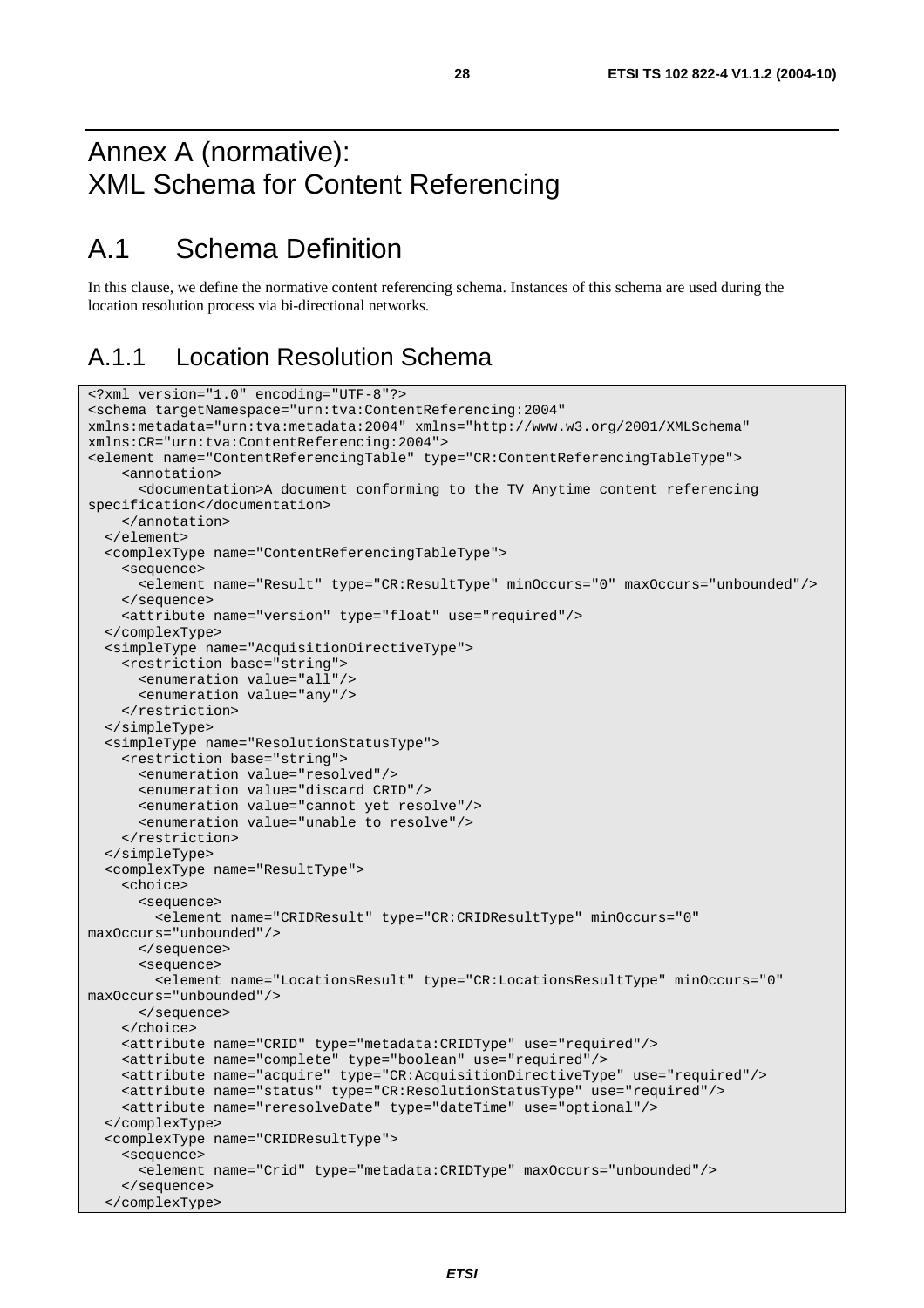```
 <complexType name="LocatorType"> 
     <simpleContent> 
       <extension base="anyURI"> 
         <attribute name="instanceMetadataId" type="metadata:InstanceMetadataIdType" 
use="optional"/> 
       </extension> 
     </simpleContent> 
   </complexType> 
   <complexType name="TimeAndURLType"> 
     <simpleContent> 
       <extension base="anyURI"> 
         <attribute name="start" type="dateTime" use="required"/> 
         <attribute name="duration" type="duration" use="optional"/> 
         <attribute name="end" type="dateTime" use="optional"/> 
         <attribute name="instanceMetadataId" type="metadata:InstanceMetadataIdType" 
use="optional"/> 
       </extension> 
     </simpleContent> 
   </complexType> 
   <complexType name="LocationsResultType"> 
     <sequence maxOccurs="unbounded"> 
       <choice> 
         <element name="Locator" type="CR:LocatorType"/> 
         <element name="DecomposedLocator" type="CR:TimeAndURLType"/> 
       </choice> 
     </sequence> 
   </complexType> 
</schema>
```

| <b>Name</b>                 | <b>Definition</b>                                              |
|-----------------------------|----------------------------------------------------------------|
|                             | The top level element within which all content referencing     |
| ContentReferencingTable     | results are instantiated.                                      |
| ContentReferencingTableType | The syntax definition for the ContentReferencingTable          |
|                             | element.                                                       |
| Result                      | The content referencing information for each CRID being        |
|                             | resolved are contained within this element.                    |
|                             | The syntax version for this XML Schema. For instances          |
| Version                     | conforming to the Schema defined in the present document,      |
|                             | this field shall contain the value 1.0.                        |
| ResultType                  | This type provides the container for all possible resolutions  |
|                             | of a CRID.                                                     |
| CRID                        | The CRID that is being resolved.                               |
|                             | True if the resolution of this CRID is complete. If false, the |
| Complete                    | CRID may resolve into further CRIDs or locators in the         |
|                             | future.                                                        |
| Acquire                     | The grouping type for the list or CRIDs or Locators. This      |
|                             | field is only meaningful when status equals resolved.          |
| status                      | The status of resolving this CRID.                             |
|                             | If status equals "cannot yet resolve",                         |
|                             | Or,                                                            |
| reresolveDate               | Complete equals false,                                         |
|                             | this field contains the date and time when re-resolution       |
|                             | should next be attempted. This date and time shall be          |
|                             | unambiguous with respect to time zone.                         |
| CRIDResult                  | An element for instantiating a result that represents a CRID   |
|                             | resolving into one or more CRIDs.                              |
| LocationsResult             | An element for instantiating a result that represents a CRID   |
|                             | resolving into one or more locations.                          |
| CRIDResultType              | When a CRID resolves into one or more CRIDs, an instance       |
|                             | of CRIDResultType shall be used.                               |
| Crid                        | One of the "output" CRIDs.                                     |
|                             | This extension to the uriReference type holds the URL          |
| LocatorType                 | pointing to the content and has an optional attribute that     |
|                             | contains the instance metadata identifier.                     |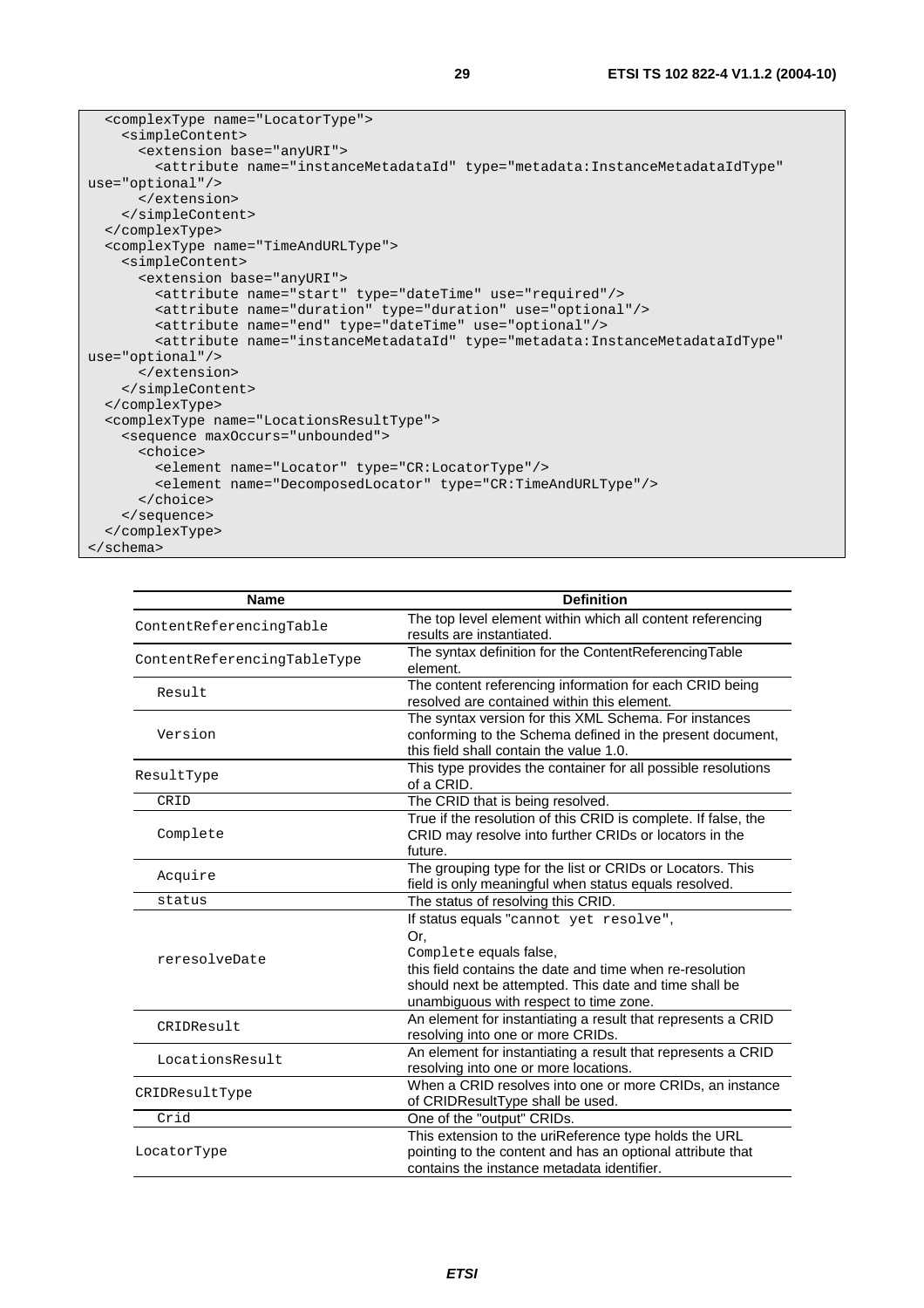| Name                     | <b>Definition</b>                                                                                                                                                                 |
|--------------------------|-----------------------------------------------------------------------------------------------------------------------------------------------------------------------------------|
| instanceMetadataID       | An attribute of Locator to provide a binding reference to the<br>Instance Description Metadata, clause 10 Instance<br>Metadata Identifiers".                                      |
| TimeAndURLType           | This extension to the uriReference type holds the URL<br>pointing to the content and has attributes that contain the<br>timing information required for acquisition.              |
| start                    | If this is scheduled content, the date and time when the<br>content will start. For on demand content, this is the time<br>and date at which the content is first available.      |
| duration                 | For scheduled content, this is the duration of the content.<br>This element shall not be used for on demand content.                                                              |
| End                      | For scheduled content, this attribute shall not be used. For<br>on demand content, this attribute contains the first time and<br>date when the content is no longer available.    |
| LocationsResultType      | When a CRID resolves into one or more locators, an<br>instance of LocationsResultType shall be used.                                                                              |
| Locator                  | One of the "output" locators. This element is used when the<br>locator contains the necessary timing information (such as<br>start time, duration) as part of its syntax.         |
| InstanceMetadataID       | An attribute of Locator to provide a binding reference to the<br>Instance Description Metadata (see Instance Metadata<br>Identifiers).                                            |
| DecomposedLocator        | One of the "output" locators. This element is used when the<br>locator does not contain the necessary timing information<br>(such as start time, duration) as part of its syntax. |
| AcquisitionDirectiveType | When a CRID resolves into a list of CRIDs or locators, the<br>AcquisitionDirectiveType type describes what sort of group<br>this list represents.                                 |
| All                      | All items in the list must be acquired. All items in the list<br>combine to create the entire content assigned to the CRID<br>being resolved.                                     |
| Any                      | One of the items from the list should be acquired. All items<br>in the list are equivalent.                                                                                       |
| ResolutionStatusType     | Type indicating the result of a resolution request.                                                                                                                               |
| resolved                 | The CRID has been successfully resolved.                                                                                                                                          |
| discard CRID             | The CRID should be discarded.                                                                                                                                                     |
| cannot yet resolve       | The CRID cannot be resolved yet, and should be resolved<br>again at a later date.                                                                                                 |
| unable to resolve        | The CRID cannot be resolved.                                                                                                                                                      |

## A.1.2 Resolving Authority Record Schema

```
<?xml version="1.0" encoding="UTF-8"?> 
<schema targetNamespace="urn:tva:ResolvingAuthority:2004" 
xmlns="http://www.w3.org/2001/XMLSchema" xmlns:RAR="urn:tva:ResolvingAuthority:2004" 
elementFormDefault="qualified"> 
   <element name="ResolvingAuthorityRecordTable" 
type="RAR:ResolvingAuthorityRecordTableType"> 
     <annotation> 
       <documentation>A document conforming to the TV Anytime content referencing 
specification</documentation> 
     </annotation> 
   </element> 
   <complexType name="ResolvingAuthorityRecordTableType"> 
     <sequence> 
       <element name="ResolvingAuthorityRecord" type="RAR:ResolvingAuthorityRecordType" 
minOccurs="1" maxOccurs="unbounded"/> 
     </sequence> 
   </complexType> 
   <simpleType name="ProviderClassType"> 
     <restriction base="string"> 
       <enumeration value="primary"/> 
       <enumeration value="secondary"/> 
     </restriction>
```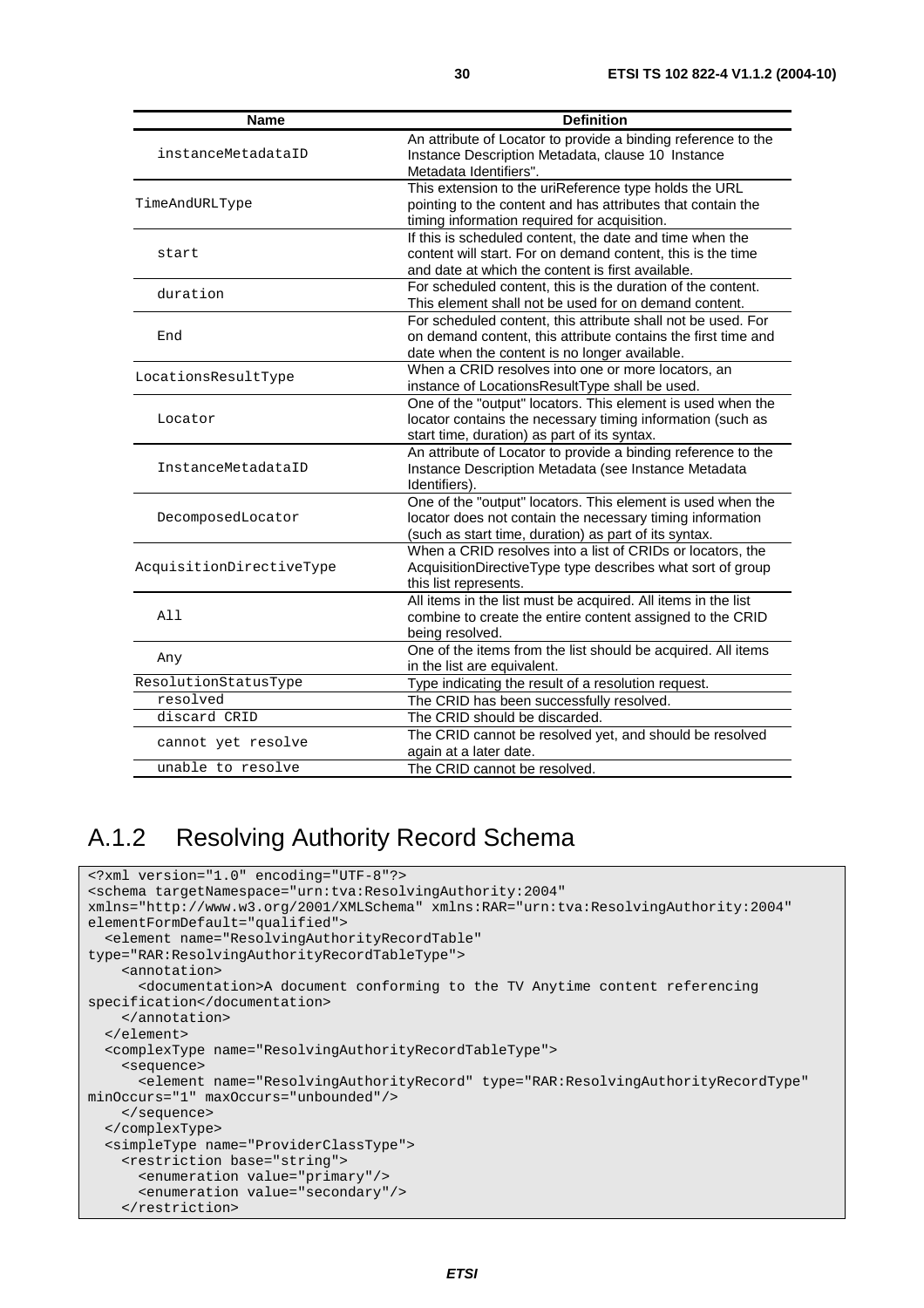```
 </simpleType> 
  <complexType name="ResolvingAuthorityRecordType"> 
     <sequence> 
       <element name="ResolutionProvider" type="string"/> 
       <element name="AuthorityName" type="string"/> 
       <element name="Class" type="RAR:ProviderClassType"/> 
       <element name="VersionNumber" type="unsignedLong"/> 
       <element name="URL" type="anyURI"/> 
       <element name="FirstValidDate" type="dateTime"/> 
       <element name="LastValidDate" type="dateTime"/> 
       <element name="Weighting" type="integer"/> 
     </sequence> 
  </complexType> 
</schema>
```

| <b>Name</b>                   | <b>Definition</b>                                                                                                                     |
|-------------------------------|---------------------------------------------------------------------------------------------------------------------------------------|
| ResolvingAuthorityRecordTable | The top level element within which the RARs are<br>instantiated.                                                                      |
| ResolvingAuthorityRecord      | The element within which the RAR information is<br>instantiated.                                                                      |
| ResolutionProvider            | The string containing the name of the provider of this<br>resolution service.                                                         |
| AuthorityName                 | The string containing the name of the CRID authority that<br>is being resolved by this resolution service.                            |
| Class                         | The class of this resolution service (primary or<br>secondary).                                                                       |
| <b>URL</b>                    | The location from which resolution information is<br>available.                                                                       |
| FirstValidDate                | The first time and date at which this RAR becomes valid.                                                                              |
| LastValidDate                 | The first time and date at which this RAR becomes<br>invalid.                                                                         |
| Weighting                     | The weighting of this RAR record with respect to the other<br>RAR records provided by this authority for the given CRID<br>authority. |

# A.2 Example Instance Documents

The following is an example instance document conforming to the location resolution XML Schema specified in the present document.

```
<?xml version="1.0" encoding="UTF-8"?> 
<ContentReferencingTable version="1.0" xmlns="urn:tva:ContentReferencing:2004"> 
   <!-- Example of a CRID resolving to other CRIDs --> 
   <Result CRID="crid://broadcaster.co.uk/akdsjdlkjdf" status="resolved" complete="true" 
acquire="all"> 
     <CRIDResult> 
       <Crid>CRID://example.com/greatstuff</Crid> 
       <Crid>CRID://nextcrid.com/lkjkj</Crid> 
     </CRIDResult> 
   </Result> 
   <!-- Example of a CRID that is no longer valid --> 
   <Result CRID="crid://isp.net/868457549845f" status="discard CRID" complete="true" 
acquire="all"/> 
   <!-- Example of a CRID resolving to other CRIDs and is incomplete --> 
   <Result CRID="crid://example.co.uk/wibble" status="resolved" complete="false" 
acquire="all"> 
     <CRIDResult> 
       <Crid>CRID://example.com/stuff</Crid> 
       <Crid>CRID://nextcrid.com/broodje</Crid> 
     </CRIDResult> 
   </Result> 
   <!-- Example of a CRID resolving to locators -->
```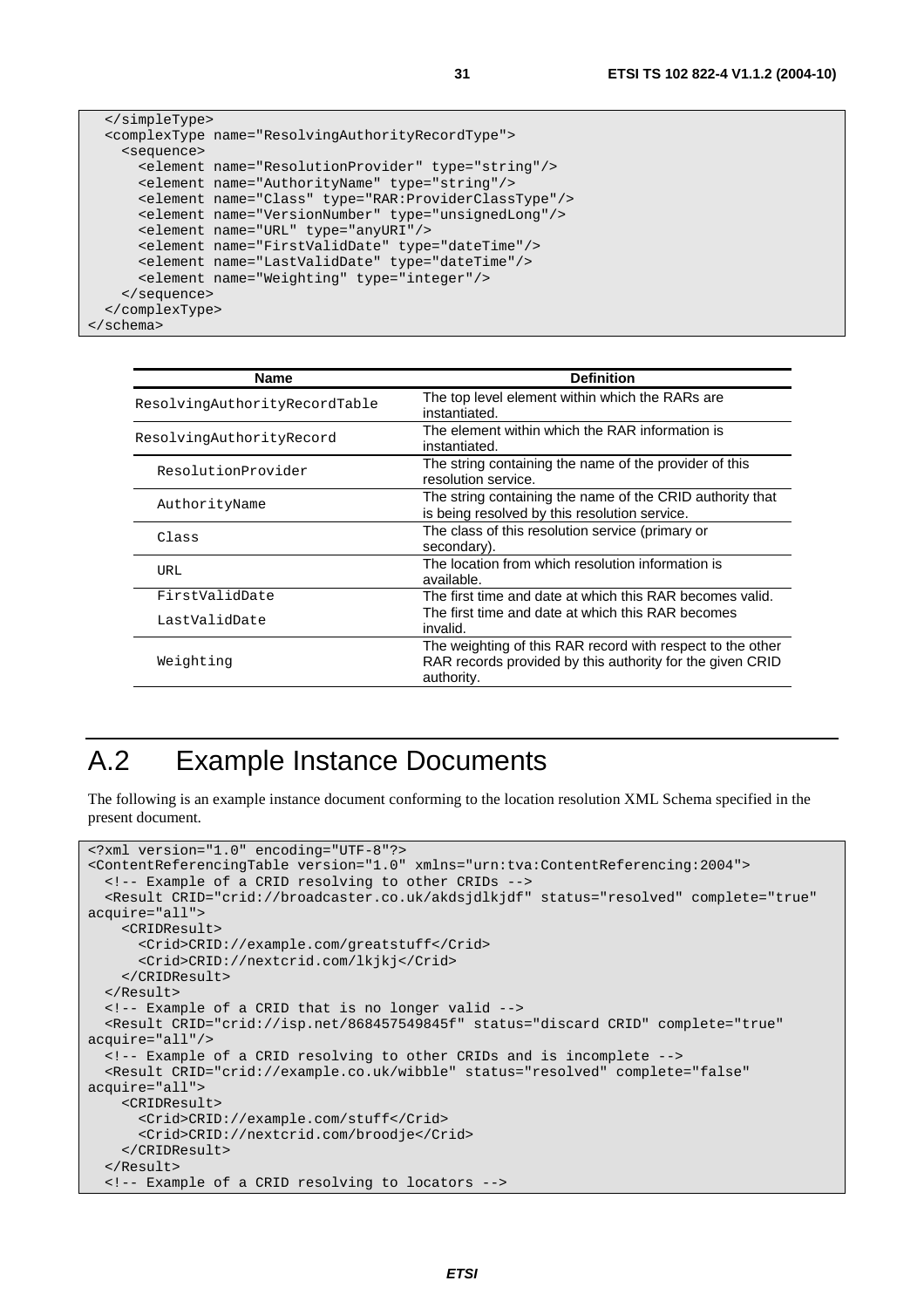```
 <Result CRID="crid://broadcaster.com/ajcnd" status="resolved" complete="true" 
acquire="all"> 
     <LocationsResult> 
       <Locator instanceMetadataId="imi:1">dvb://1.4ee2.3f4;4f5@2001-03-
27T18:00:00.00+01:00</Locator> 
       <DecomposedLocator instanceMetadataId="imi:metadataProv.com/2" start="2001-03-
29T18:00:00.00">ftp://myserver.example.com/directory12/hello.mp3</DecomposedLocator> 
       <DecomposedLocator start="2001-03-29T18:00:00.00" end="2001-04-
03T18:00:00.00">ftp://myserver.example.com/directory12-
backup/hello.mp3</DecomposedLocator> 
     </LocationsResult> 
   </Result> 
</ContentReferencingTable>
```
The following is an example instance document conforming to the RAR XML Schema specified in the present document.

```
<?xml version="1.0" encoding="UTF-8" ?> 
<ResolvingAuthorityRecordTable xmlns="urn:tva:ResolvingAuthority:2004"> 
     <ResolvingAuthorityRecord> 
      <ResolutionProvider>autnam.com</ResolutionProvider> 
      <AuthorityName>autnam.com</AuthorityName> 
      <Class>primary</Class> 
      <VersionNumber>1000</VersionNumber> 
      <URL>http://www.autnam.com/lr/</URL> 
      <FirstValidDate>2000-09-06T09:30:00Z</FirstValidDate> 
      <LastValidDate>2000-09-28T18:00:00Z</LastValidDate> 
      <Weighting>1</Weighting> 
</ResolvingAuthorityRecord> 
<ResolvingAuthorityRecord> 
       <ResolutionProvider>tva.resprov.com</ResolutionProvider> 
      <AuthorityName>autnam.com</AuthorityName> 
      <Class>secondary</Class> 
      <VersionNumber>1000</VersionNumber> 
      <URL>http://www.resprov.com/lr/autnam</URL> 
       <FirstValidDate>2002-09-26T09:30:00Z</FirstValidDate> 
       <LastValidDate>2002-10-28T18:00:00Z</LastValidDate> 
      <Weighting>3</Weighting> 
     </ResolvingAuthorityRecord> 
</ResolvingAuthorityRecordTable>
```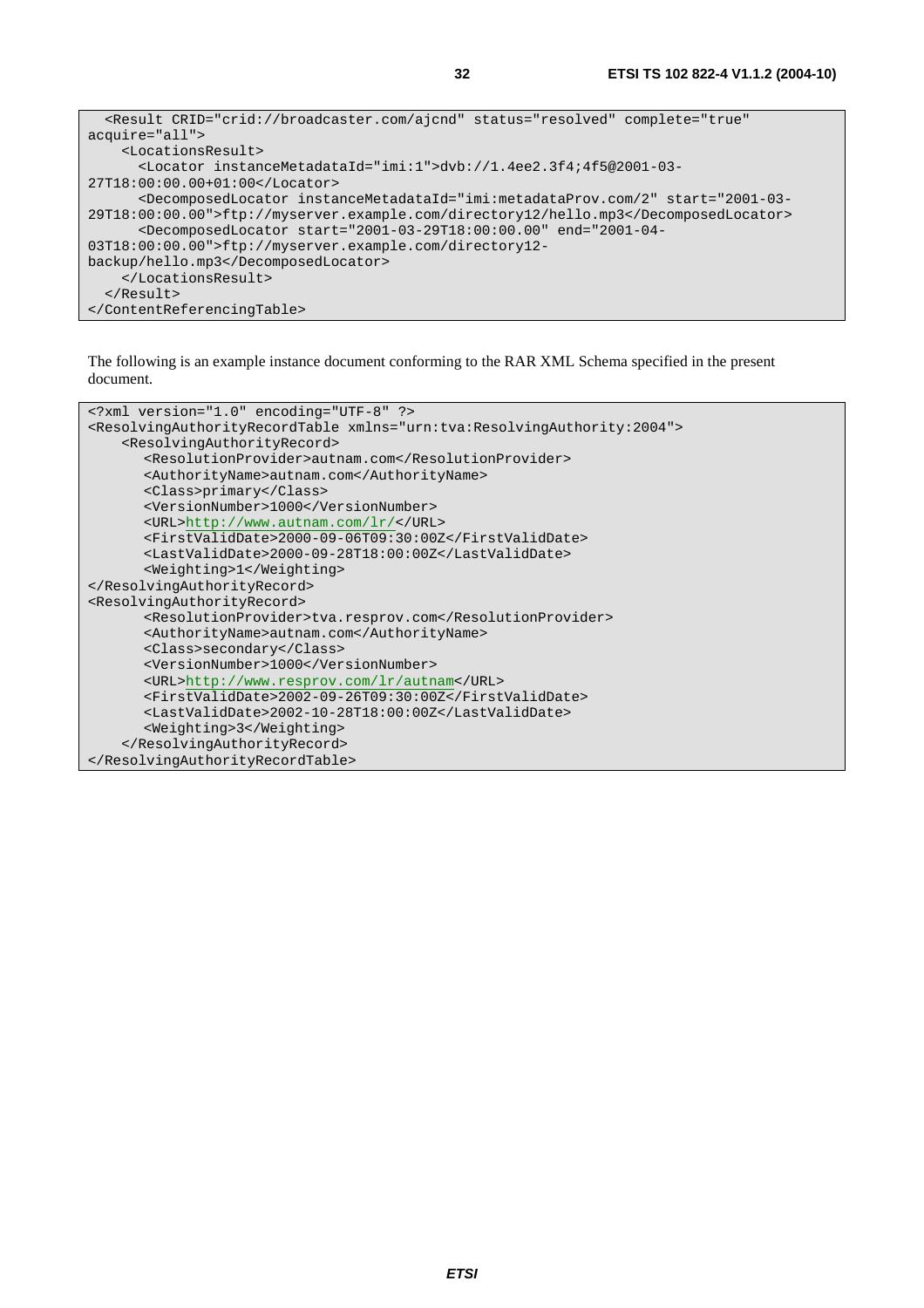# Annex B (informative): Example dynamic communication behaviour between a PDR and a Remote Location Resolution Server

The following is an informative description of how the dynamic communication behaviour between a PDR and a remote Location Resolution Server may be implemented on the PDR.

If the response to location request is "resolve again after a given date and time":

- 1) If the date and/or time is in the future: Wait until this date and time arrives. Wait for a further random amount of time before contacting the server.
- 2) Else If the date and time has already past: Wait for a random amount of time before contacting the server

If the result from contacting the server again is that the re-resolve date and time is still in the past, double the range of the random delay from its current range and try again.

When delay  $\geq 1$  day, the PDR can either:

- a) Try each day.
- b) Continue doubling delay until delay  $\geq$  one week, at which point the delay stays fixed at one week.

Else If the LR server is unavailable:

Wait a random amount of time and then try again. If server is still unavailable, double the range of random delay from its current range and try again.

When delay  $\geq 1$  day, the PDR can either:

- a) Try each day.
- b) Continue doubling delay until delay  $\geq$  one week, at which point the delay stays fixed at one week.

Else If response is "CRID is unknown" and server type = secondary:

Wait for a random amount of time before contacting the server. If the result from contacting the server again is that the CRID is still unknown, double the range of the delay from its current range and try again.

When delay  $\geq 1$  day, the PDR can either:

- a) Try each day.
- b) Continue doubling delay until delay  $\geq$  one week, at which point the delay stays fixed at one week.

Else If response is "CRID is unknown" and server type = primary:

- Either: a) Assume CRID is invalid (as if LR server returns CRID = invalid).
- Or: b) Follow delay system above. After one day assume CRID is invalid.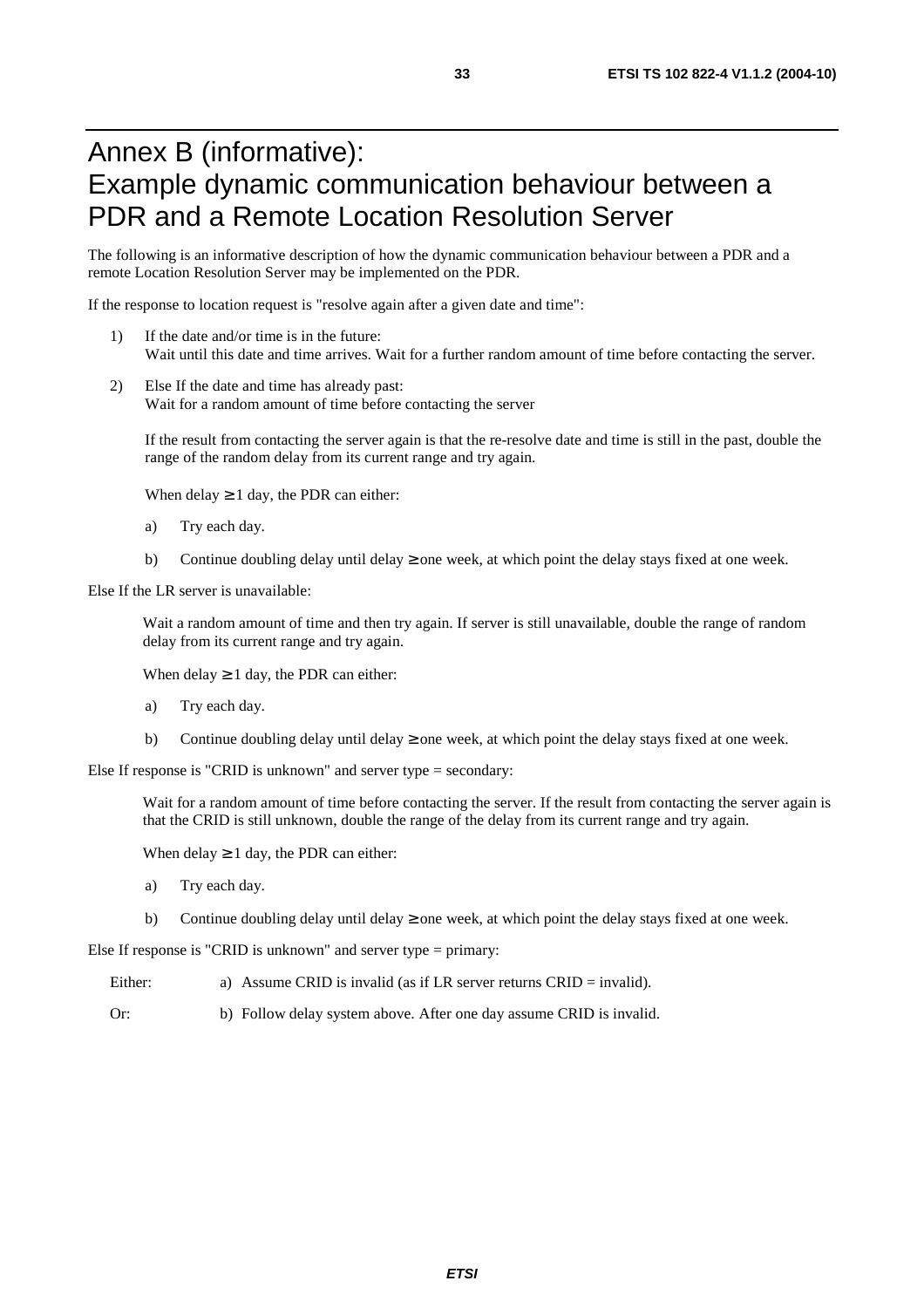# Annex C (informative): Bibliography

• ETSI TS 102 822-5: "Broadcast and On-line Services: Search, select, acquisition, and rightful use of content on personal storage systems ("*TV-Anytime* Phase 1"); Part 5: Rights management".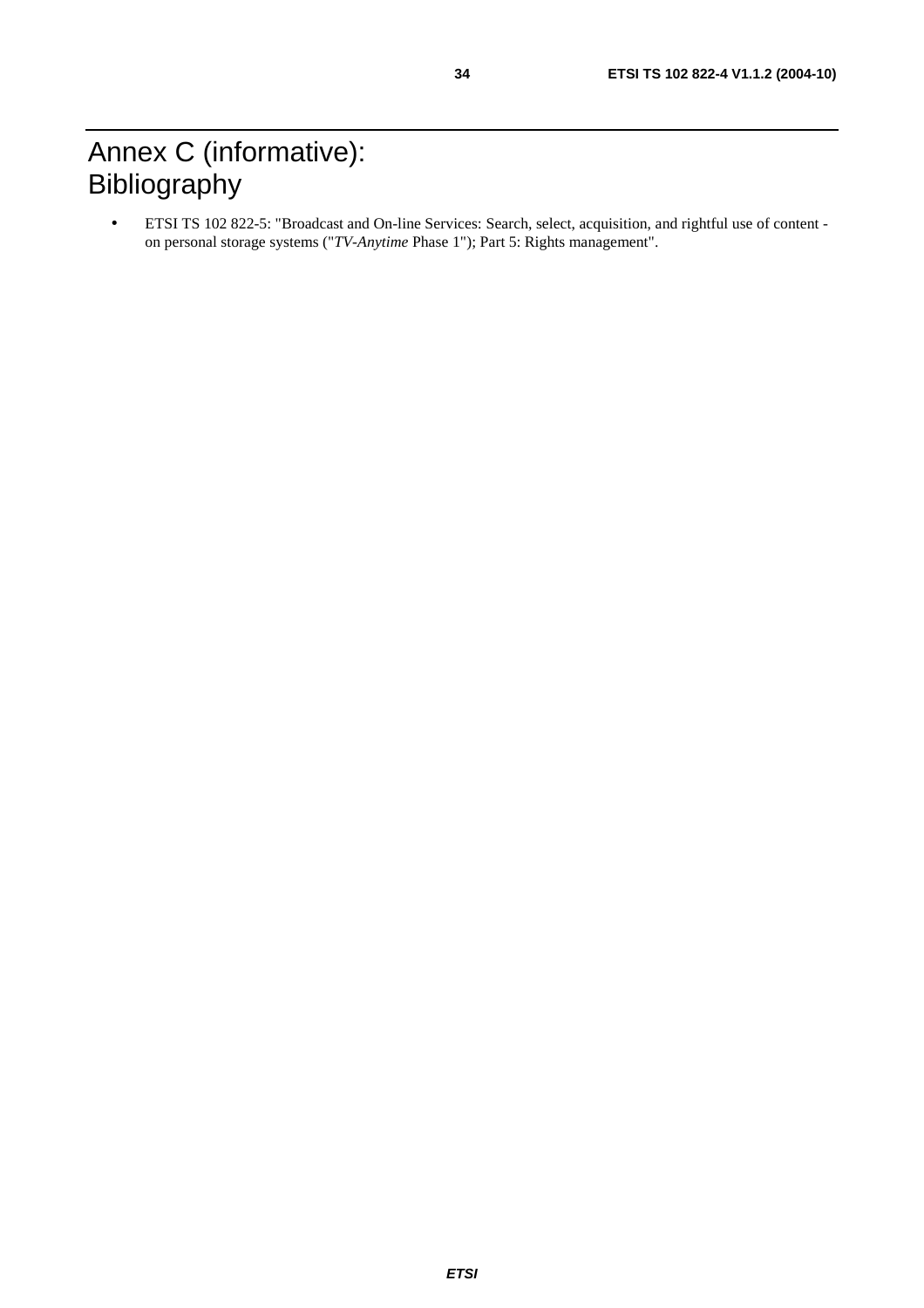# List of figures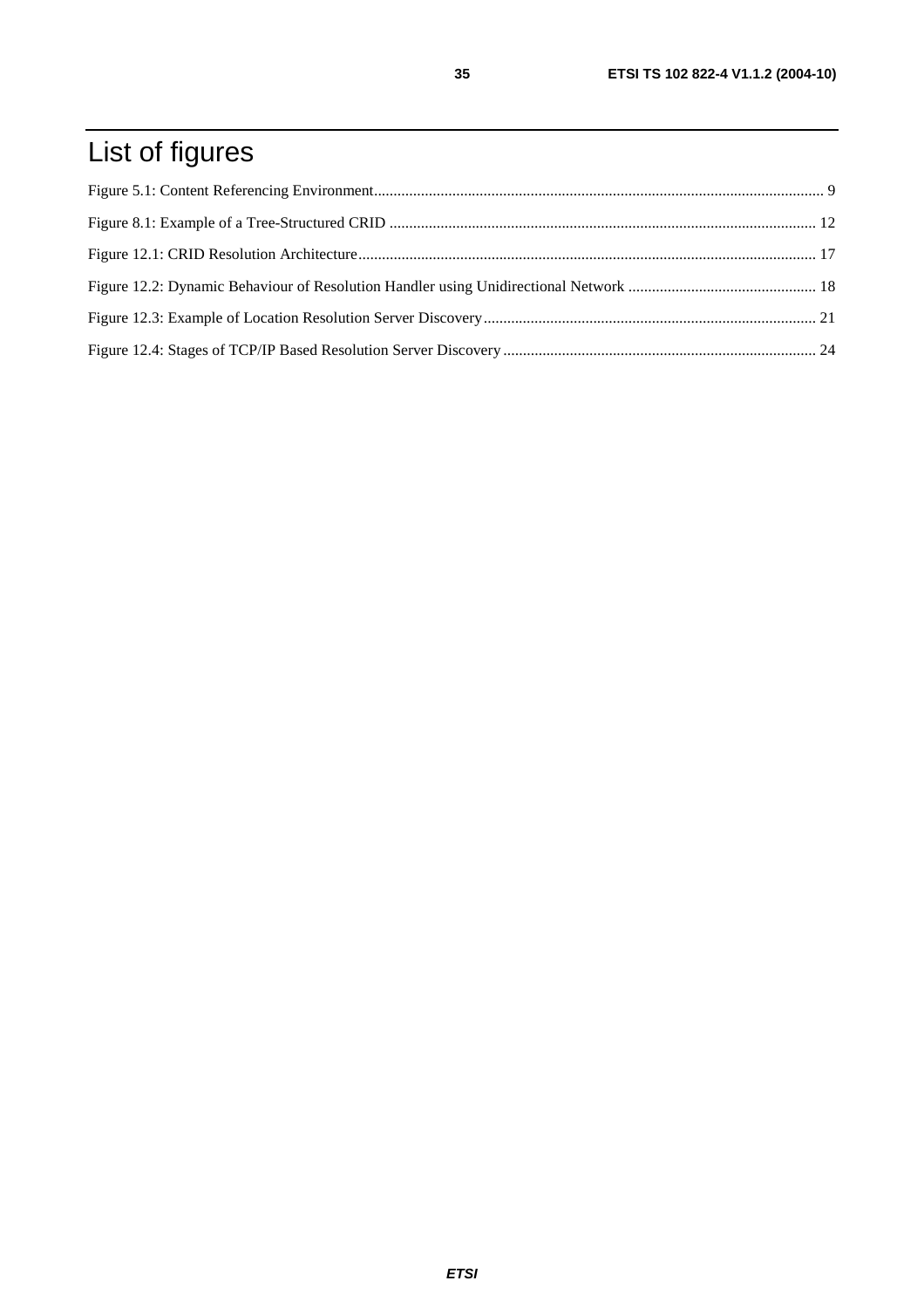# List of tables

| Table 10.3: Example of the same resolved CRID after a change in location identified by "imi:def.com/1"  15 |  |
|------------------------------------------------------------------------------------------------------------|--|
|                                                                                                            |  |
|                                                                                                            |  |
|                                                                                                            |  |
|                                                                                                            |  |
|                                                                                                            |  |
|                                                                                                            |  |
|                                                                                                            |  |
|                                                                                                            |  |
|                                                                                                            |  |